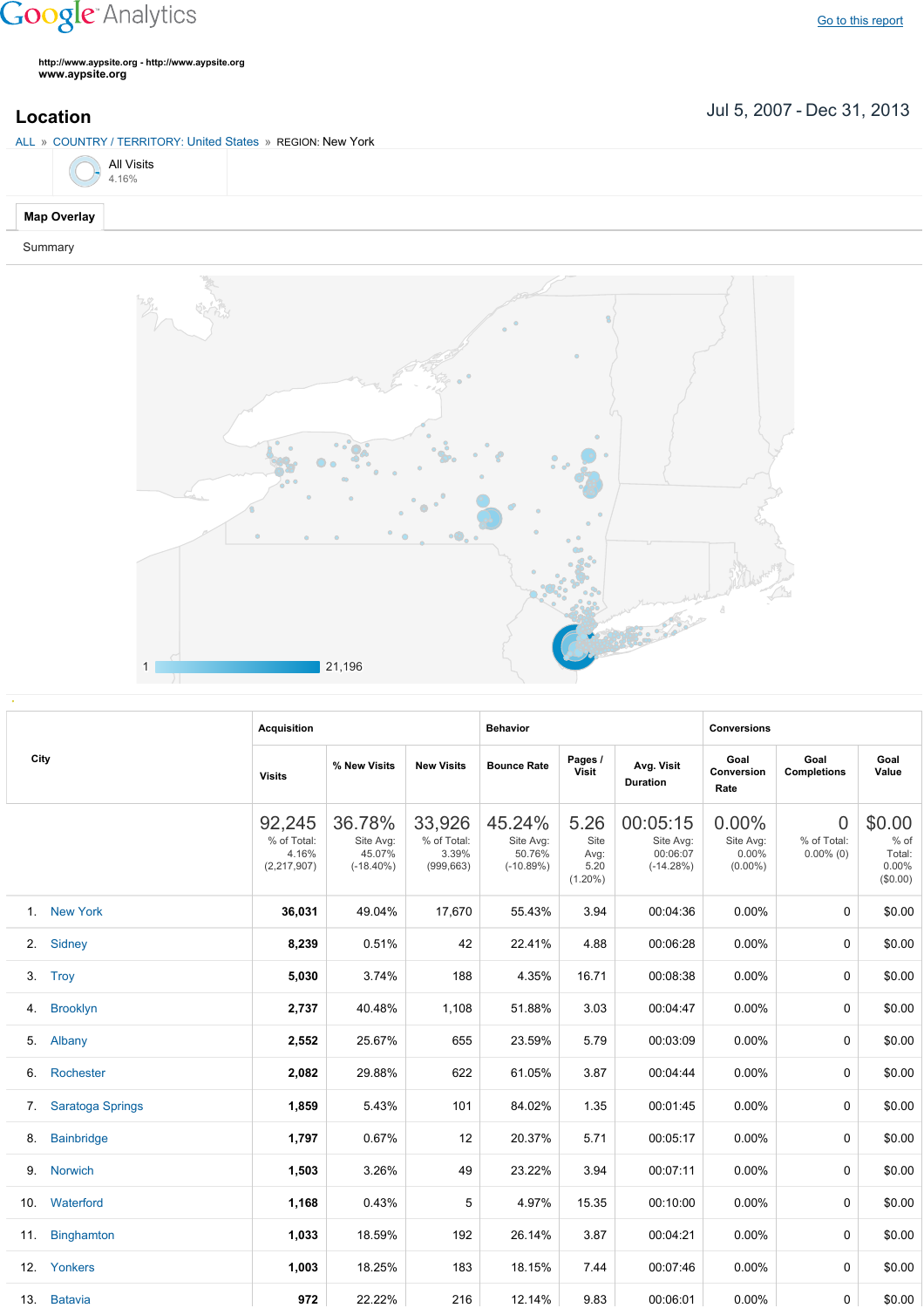|     | 14. Buffalo             | 946 | 41.44% | 392 | 42.28% | 7.00  | 00:06:48 | 0.00%    | 0 | \$0.00 |
|-----|-------------------------|-----|--------|-----|--------|-------|----------|----------|---|--------|
| 15. | Schenectady             | 839 | 15.14% | 127 | 61.50% | 1.77  | 00:00:45 | $0.00\%$ | 0 | \$0.00 |
| 16. | Ithaca                  | 824 | 39.20% | 323 | 38.71% | 8.78  | 00:09:45 | $0.00\%$ | 0 | \$0.00 |
| 17. | <b>White Plains</b>     | 785 | 30.96% | 243 | 31.72% | 7.06  | 00:10:01 | $0.00\%$ | 0 | \$0.00 |
|     | 18. Bronx               | 716 | 47.63% | 341 | 54.89% | 4.90  | 00:06:06 | $0.00\%$ | 0 | \$0.00 |
|     | 19. Wappingers Falls    | 672 | 25.60% | 172 | 34.82% | 10.33 | 00:09:59 | $0.00\%$ | 0 | \$0.00 |
| 20. | Middletown              | 670 | 12.84% | 86  | 26.57% | 6.50  | 00:04:17 | $0.00\%$ | 0 | \$0.00 |
| 21. | Syracuse                | 629 | 61.69% | 388 | 60.25% | 3.66  | 00:03:55 | $0.00\%$ | 0 | \$0.00 |
|     | 22. Getzville           | 537 | 21.23% | 114 | 20.67% | 9.88  | 00:06:00 | $0.00\%$ | 0 | \$0.00 |
| 23. | <b>Bowmansville</b>     | 453 | 17.44% | 79  | 21.19% | 9.13  | 00:05:31 | $0.00\%$ | 0 | \$0.00 |
| 24. | Pleasantville           | 413 | 6.30%  | 26  | 33.41% | 5.93  | 00:04:27 | $0.00\%$ | 0 | \$0.00 |
| 25. | <b>Long Island City</b> | 391 | 44.25% | 173 | 43.48% | 3.92  | 00:08:01 | $0.00\%$ | 0 | \$0.00 |
| 26. | Watervliet              | 372 | 5.38%  | 20  | 6.99%  | 15.42 | 00:07:41 | 0.00%    | 0 | \$0.00 |
| 27. | Afton                   | 343 | 0.87%  | 3   | 10.79% | 4.68  | 00:05:35 | $0.00\%$ | 0 | \$0.00 |
| 28. | <b>Spring Valley</b>    | 339 | 23.89% | 81  | 31.27% | 6.30  | 00:08:41 | $0.00\%$ | 0 | \$0.00 |
| 29. | Sunnyside               | 314 | 34.71% | 109 | 43.95% | 4.90  | 00:05:57 | $0.00\%$ | 0 | \$0.00 |
| 30. | Niagara Falls           | 299 | 16.72% | 50  | 29.10% | 14.98 | 00:13:32 | $0.00\%$ | 0 | \$0.00 |
|     | 31. Port Jervis         | 298 | 8.39%  | 25  | 33.56% | 6.53  | 00:04:25 | $0.00\%$ | 0 | \$0.00 |
| 32. | Liverpool               | 290 | 33.79% | 98  | 48.62% | 3.67  | 00:03:17 | $0.00\%$ | 0 | \$0.00 |
|     | 33. Poughkeepsie        | 288 | 47.22% | 136 | 68.40% | 3.48  | 00:03:42 | $0.00\%$ | 0 | \$0.00 |
| 34. | <b>Staten Island</b>    | 233 | 74.25% | 173 | 52.79% | 4.64  | 00:03:52 | $0.00\%$ | 0 | \$0.00 |
|     | 35. Tonawanda           | 205 | 41.46% | 85  | 36.59% | 9.46  | 00:05:39 | $0.00\%$ | 0 | \$0.00 |
| 36. | Newtonville             | 202 | 38.12% | 77  | 55.45% | 2.68  | 00:01:30 | $0.00\%$ | 0 | \$0.00 |
|     | 37. Monsey              | 201 | 15.92% | 32  | 35.82% | 5.33  | 00:08:33 | $0.00\%$ | 0 | \$0.00 |
|     | 38. Elmhurst            | 200 | 62.50% | 125 | 53.00% | 4.20  | 00:11:18 | $0.00\%$ | 0 | \$0.00 |
|     | 39. Gloversville        | 198 | 12.63% | 25  | 81.31% | 1.47  | 00:01:58 | $0.00\%$ | 0 | \$0.00 |
| 40. | <b>New Rochelle</b>     | 197 | 85.28% | 168 | 55.33% | 2.71  | 00:01:40 | $0.00\%$ | 0 | \$0.00 |
| 41. | <b>Ballston Lake</b>    | 196 | 17.86% | 35  | 68.88% | 3.47  | 00:04:32 | $0.00\%$ | 0 | \$0.00 |
| 42. | Oneonta                 | 190 | 13.68% | 26  | 34.74% | 4.88  | 00:06:54 | $0.00\%$ | 0 | \$0.00 |
|     | 43. Utica               | 186 | 53.23% | 99  | 52.15% | 3.21  | 00:03:45 | $0.00\%$ | 0 | \$0.00 |
| 44. | Centereach              | 184 | 27.17% | 50  | 91.30% | 1.72  | 00:00:53 | $0.00\%$ | 0 | \$0.00 |
| 45. | Flushing                | 177 | 64.41% | 114 | 51.41% | 5.19  | 00:05:45 | $0.00\%$ | 0 | \$0.00 |
| 46. | <b>Bayside</b>          | 170 | 42.35% | 72  | 58.82% | 4.22  | 00:04:35 | $0.00\%$ | 0 | \$0.00 |
|     | 47. Henrietta           | 165 | 83.03% | 137 | 79.39% | 2.27  | 00:02:10 | $0.00\%$ | 0 | \$0.00 |
|     | 48. Milton              | 140 | 28.57% | 40  | 28.57% | 10.27 | 00:11:40 | $0.00\%$ | 0 | \$0.00 |
| 49. | <b>Mount Vernon</b>     | 139 | 79.14% | 110 | 69.06% | 3.14  | 00:02:36 | $0.00\%$ | 0 | \$0.00 |
|     | 50. Rego Park           | 138 | 65.22% | 90  | 44.20% | 4.85  | 00:14:17 | $0.00\%$ | 0 | \$0.00 |
| 51. | <b>Bronxville</b>       | 133 | 54.14% | 72  | 53.38% | 3.14  | 00:06:54 | $0.00\%$ | 0 | \$0.00 |
|     | 52. Hicksville          | 132 | 83.33% | 110 | 65.91% | 2.24  | 00:02:19 | $0.00\%$ | 0 | \$0.00 |
| 53. | <b>Queens Village</b>   | 121 | 26.45% | 32  | 28.93% | 6.26  | 00:31:10 | $0.00\%$ | 0 | \$0.00 |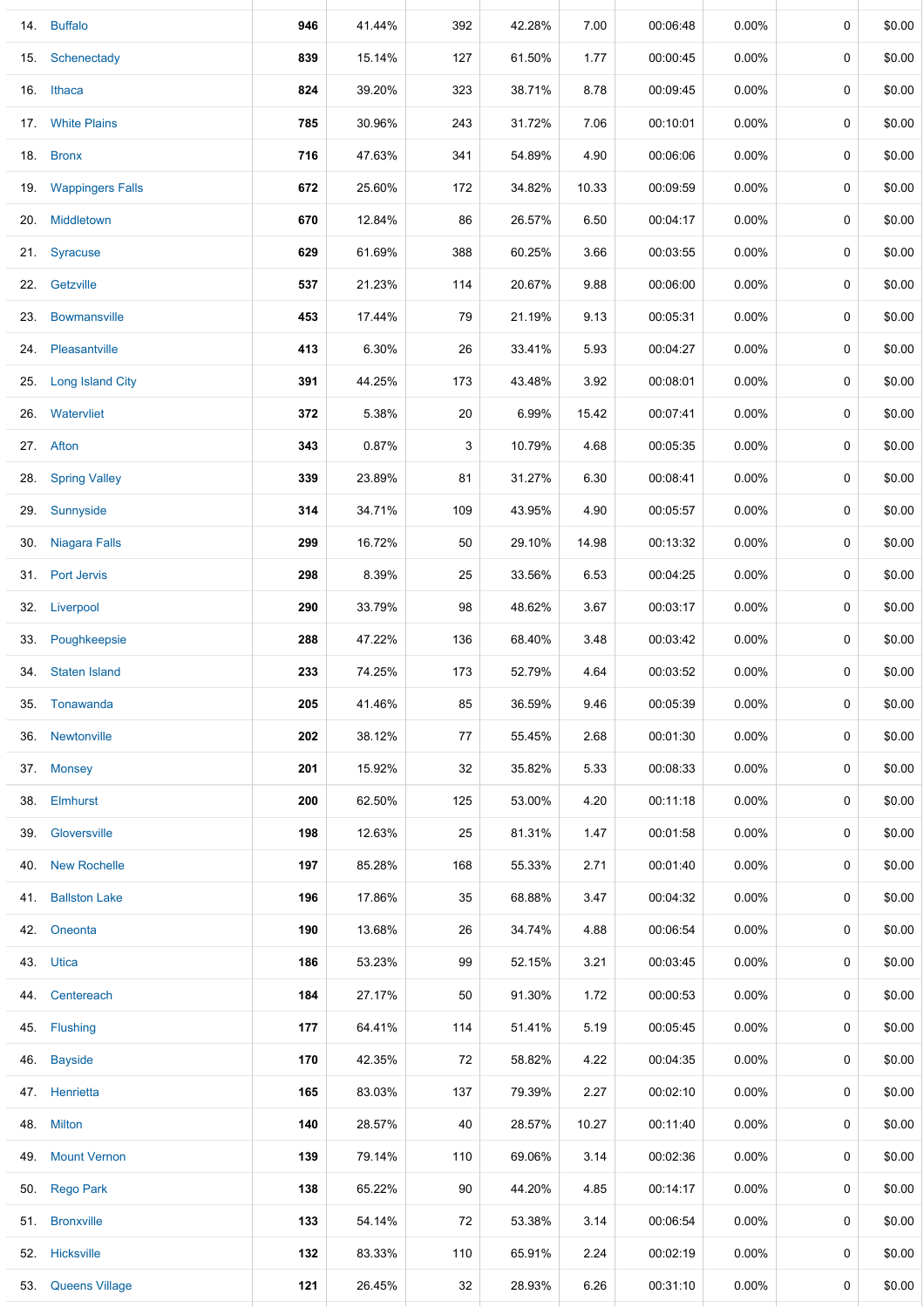|     | 54. Le Roy                  | 119 | 10.92% | 13 | 20.17% | 10.72 | 00:10:35 | 0.00%    | 0      | \$0.00 |
|-----|-----------------------------|-----|--------|----|--------|-------|----------|----------|--------|--------|
|     | 55. Depew                   | 116 | 31.03% | 36 | 40.52% | 4.72  | 00:03:35 | $0.00\%$ | 0      | \$0.00 |
|     | 56. Huntington Station      | 115 | 85.22% | 98 | 58.26% | 2.76  | 00:02:57 | $0.00\%$ | 0      | \$0.00 |
|     | 57. Little Neck             | 112 | 11.61% | 13 | 21.43% | 6.76  | 00:07:00 | $0.00\%$ | 0      | \$0.00 |
|     | 58. Kingston                | 109 | 82.57% | 90 | 67.89% | 4.84  | 00:03:24 | $0.00\%$ | 0      | \$0.00 |
|     | 59. Hartsdale               | 108 | 41.67% | 45 | 44.44% | 5.21  | 00:06:15 | $0.00\%$ | 0      | \$0.00 |
|     | 60. Astoria                 | 106 | 63.21% | 67 | 55.66% | 3.94  | 00:04:33 | $0.00\%$ | 0      | \$0.00 |
| 61. | <b>Great Neck</b>           | 105 | 52.38% | 55 | 48.57% | 6.27  | 00:16:22 | $0.00\%$ | 0      | \$0.00 |
|     | 62. Huntington              | 105 | 59.05% | 62 | 64.76% | 2.21  | 00:07:38 | $0.00\%$ | 0      | \$0.00 |
|     | 63. Nyack                   | 105 | 60.00% | 63 | 61.90% | 5.80  | 00:06:54 | $0.00\%$ | 0      | \$0.00 |
|     | 64. East Northport          | 101 | 69.31% | 70 | 49.50% | 3.39  | 00:05:12 | $0.00\%$ | 0      | \$0.00 |
|     | 65. Elmira                  | 101 | 20.79% | 21 | 31.68% | 4.10  | 00:08:14 | 0.00%    | 0      | \$0.00 |
|     | 66. Forest Hills            | 101 | 82.18% | 83 | 68.32% | 2.61  | 00:02:24 | 0.00%    | 0      | \$0.00 |
|     | 67. New Paltz               | 98  | 60.20% | 59 | 66.33% | 2.58  | 00:04:15 | 0.00%    | 0      | \$0.00 |
| 68. | <b>Brentwood</b>            | 97  | 56.70% | 55 | 64.95% | 1.96  | 00:01:48 | 0.00%    | 0      | \$0.00 |
| 69. | <b>Stony Brook</b>          | 95  | 66.32% | 63 | 77.89% | 2.82  | 00:02:01 | 0.00%    | 0      | \$0.00 |
|     | 70. Greenlawn               | 89  | 57.30% | 51 | 37.08% | 5.66  | 00:08:24 | 0.00%    | 0      | \$0.00 |
|     | 71. Newburgh                | 88  | 63.64% | 56 | 44.32% | 5.53  | 00:06:30 | 0.00%    | 0      | \$0.00 |
|     | 72. Ridgewood               | 86  | 43.02% | 37 | 58.14% | 2.53  | 00:04:34 | 0.00%    | 0      | \$0.00 |
|     | 73. Lindenhurst             | 85  | 31.76% | 27 | 75.29% | 2.68  | 00:03:11 | $0.00\%$ | 0      | \$0.00 |
|     | 74. Potsdam                 | 85  | 41.18% | 35 | 87.06% | 1.67  | 00:00:39 | $0.00\%$ | 0      | \$0.00 |
|     | 75. Oceanside               | 79  | 56.96% | 45 | 72.15% | 3.56  | 00:03:30 | $0.00\%$ | 0      | \$0.00 |
|     | 76. Thornwood               | 79  | 7.59%  | 6  | 36.71% | 5.97  | 00:04:30 | $0.00\%$ | 0      | \$0.00 |
|     | 77. East Rochester          | 78  | 76.92% | 60 | 47.44% | 4.28  | 00:03:34 | $0.00\%$ | 0      | \$0.00 |
|     | 78. Latham                  | 76  | 76.32% | 58 | 71.05% | 3.46  | 00:03:44 | $0.00\%$ | 0      | \$0.00 |
|     | 79. Webster                 | 75  | 86.67% | 65 | 70.67% | 2.21  | 00:02:20 | $0.00\%$ | 0      | \$0.00 |
|     | 80. Corona                  | 74  | 66.22% | 49 | 77.03% | 3.45  | 00:03:16 | $0.00\%$ | 0      | \$0.00 |
|     | 81. Melville                | 73  | 68.49% | 50 | 64.38% | 2.48  | 00:03:28 | $0.00\%$ | 0      | \$0.00 |
|     | 82. Windsor                 | 73  | 10.96% | 8  | 27.40% | 7.47  | 00:20:55 | $0.00\%$ | 0      | \$0.00 |
|     | 83. Woodside                | 72  | 77.78% | 56 | 58.33% | 3.18  | 00:03:24 | $0.00\%$ | 0      | \$0.00 |
|     | 84. Hempstead               | 71  | 81.69% | 58 | 64.79% | 4.83  | 00:04:43 | $0.00\%$ | 0      | \$0.00 |
|     | 85. Floral Park             | 70  | 67.14% | 47 | 80.00% | 1.60  | 00:01:47 | $0.00\%$ | 0      | \$0.00 |
|     | 86. Monroe                  | 70  | 55.71% | 39 | 50.00% | 6.50  | 00:09:26 | 0.00%    | 0      | \$0.00 |
|     | 87. Elmont                  | 68  | 75.00% | 51 | 66.18% | 1.68  | 00:01:22 | $0.00\%$ | 0      | \$0.00 |
|     | 88. Smithtown               | 68  | 82.35% | 56 | 60.29% | 2.37  | 00:03:47 | $0.00\%$ | 0      | \$0.00 |
|     | 89. Tarrytown               | 68  | 92.65% | 63 | 64.71% | 5.81  | 00:03:46 | $0.00\%$ | 0      | \$0.00 |
|     | 90. Setauket- East Setauket | 67  | 50.75% | 34 | 46.27% | 5.18  | 00:04:37 | $0.00\%$ | 0      | \$0.00 |
|     | 91. Plattsburgh             | 66  | 95.45% | 63 | 71.21% | 2.12  | 00:01:44 | $0.00\%$ | 0      | \$0.00 |
|     | 92. Manhasset               | 65  | 55.38% | 36 | 67.69% | 1.86  | 00:02:32 | $0.00\%$ | 0      | \$0.00 |
|     | 93. Nanuet                  | 65  | 72.31% | 47 | 53.85% | 2.60  | 00:03:01 | $0.00\%$ | 0      | \$0.00 |
| QΔ  | New City                    | 65  | 75 38% | 49 | ጸበ በበ% | 1 RN  | 00:01:11 | ህ ሀሀላ"   | $\cap$ | \$0.00 |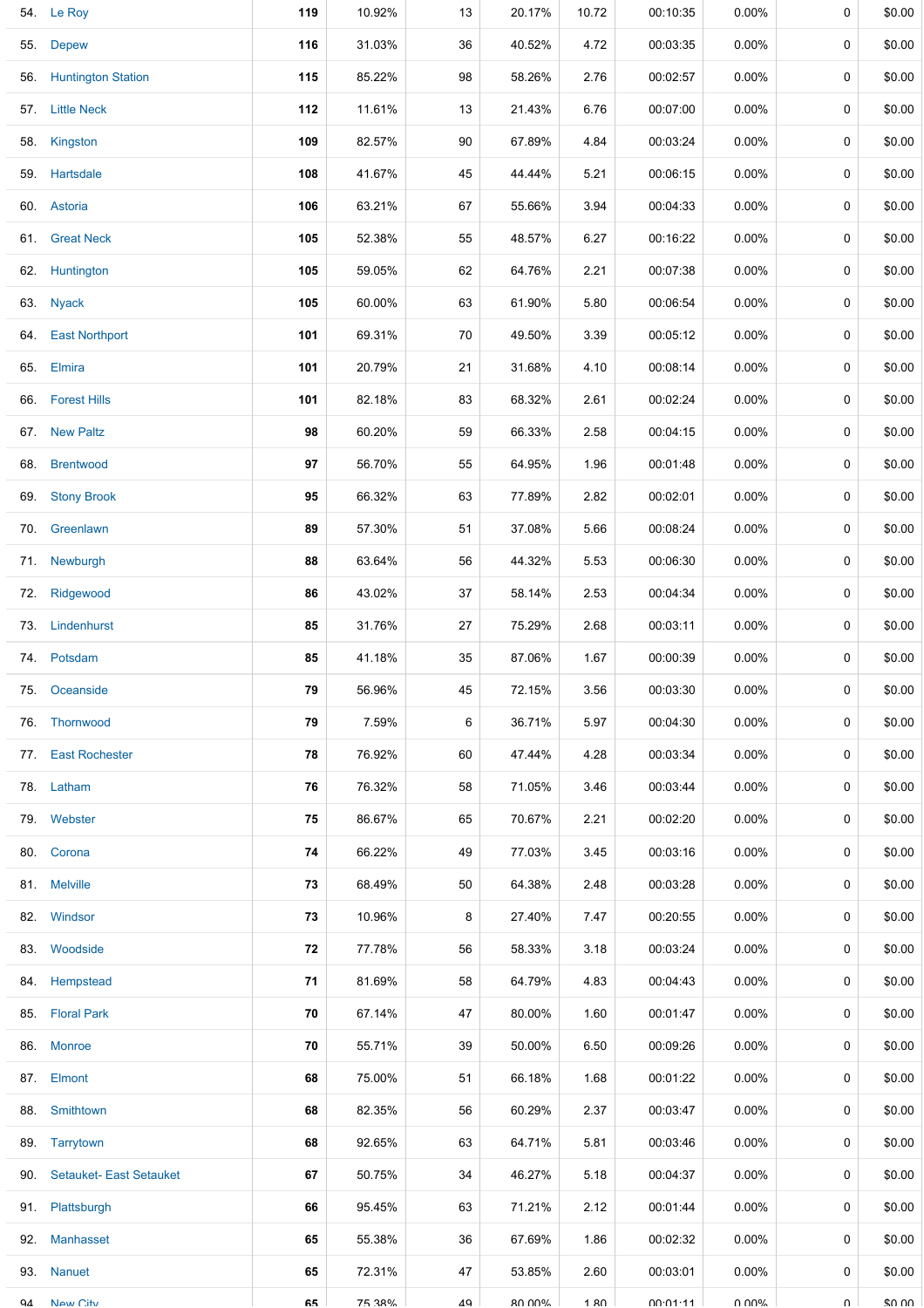|      | 95. Commack              | 64 | 87.50% | 56 | 71.88% | 2.19  | 00:01:04 | 0.00%    | 0 | \$0.00 |
|------|--------------------------|----|--------|----|--------|-------|----------|----------|---|--------|
|      | 96. Hyde Park            | 64 | 31.25% | 20 | 82.81% | 1.48  | 00:00:26 | $0.00\%$ | 0 | \$0.00 |
|      | 97. Otisville            | 64 | 14.06% | 9  | 21.88% | 6.80  | 00:02:44 | 0.00%    | 0 | \$0.00 |
| 98.  | Scarsdale                | 64 | 73.44% | 47 | 54.69% | 3.77  | 00:04:27 | $0.00\%$ | 0 | \$0.00 |
| 99.  | Margaretville            | 63 | 28.57% | 18 | 55.56% | 3.60  | 00:02:01 | 0.00%    | 0 | \$0.00 |
|      | 100. New Hyde Park       | 63 | 80.95% | 51 | 68.25% | 3.75  | 00:03:52 | 0.00%    | 0 | \$0.00 |
|      | 101. Bellmore            | 61 | 67.21% | 41 | 65.57% | 3.41  | 00:05:19 | 0.00%    | 0 | \$0.00 |
|      | 102. Hastings-on-Hudson  | 61 | 50.82% | 31 | 29.51% | 14.07 | 00:17:53 | 0.00%    | 0 | \$0.00 |
|      | 103. Clifton Park        | 60 | 83.33% | 50 | 75.00% | 1.58  | 00:01:28 | $0.00\%$ | 0 | \$0.00 |
|      | 104 Mount Kisco          | 60 | 76.67% | 46 | 61.67% | 3.02  | 00:03:42 | $0.00\%$ | 0 | \$0.00 |
|      | 105. Beacon              | 59 | 76.27% | 45 | 49.15% | 6.42  | 00:07:16 | 0.00%    | 0 | \$0.00 |
|      | 106. Cortland            | 58 | 53.45% | 31 | 67.24% | 2.67  | 00:02:41 | 0.00%    | 0 | \$0.00 |
|      | 107. Garden City         | 58 | 89.66% | 52 | 82.76% | 1.76  | 00:00:48 | 0.00%    | 0 | \$0.00 |
|      | 108. Larchmont           | 58 | 77.59% | 45 | 55.17% | 2.72  | 00:02:49 | 0.00%    | 0 | \$0.00 |
|      | 109. Mineola             | 57 | 89.47% | 51 | 61.40% | 3.70  | 00:03:45 | $0.00\%$ | 0 | \$0.00 |
|      | 110. Patchogue           | 57 | 57.89% | 33 | 64.91% | 2.58  | 00:03:21 | $0.00\%$ | 0 | \$0.00 |
|      | 111. Penfield            | 57 | 38.60% | 22 | 42.11% | 5.68  | 00:03:41 | $0.00\%$ | 0 | \$0.00 |
|      | 112. Peekskill           | 56 | 75.00% | 42 | 71.43% | 2.04  | 00:03:30 | 0.00%    | 0 | \$0.00 |
|      | 113. West Babylon        | 56 | 69.64% | 39 | 66.07% | 3.34  | 00:04:43 | $0.00\%$ | 0 | \$0.00 |
|      | 114. Springfield Gardens | 55 | 45.45% | 25 | 74.55% | 2.09  | 00:02:06 | 0.00%    | 0 | \$0.00 |
|      | 115. Briarcliff Manor    | 54 | 64.81% | 35 | 50.00% | 5.26  | 00:06:29 | 0.00%    | 0 | \$0.00 |
|      | 116. Lynbrook            | 54 | 75.93% | 41 | 66.67% | 2.06  | 00:02:06 | $0.00\%$ | 0 | \$0.00 |
|      | 117 Chatham              | 53 | 58.49% | 31 | 73.58% | 2.58  | 00:02:25 | $0.00\%$ | 0 | \$0.00 |
|      | 118. Levittown           | 53 | 94.34% | 50 | 75.47% | 3.02  | 00:01:55 | $0.00\%$ | 0 | \$0.00 |
|      | 119. Port Chester        | 51 | 58.82% | 30 | 78.43% | 2.51  | 00:04:14 | $0.00\%$ | 0 | \$0.00 |
|      | 120. Rhinebeck           | 51 | 82.35% | 42 | 72.55% | 2.82  | 00:01:16 | $0.00\%$ | 0 | \$0.00 |
|      | 121. East Hampton        | 50 | 82.00% | 41 | 76.00% | 1.72  | 00:00:56 | 0.00%    | 0 | \$0.00 |
|      | 122. Lewiston            | 50 | 6.00%  | 3  | 14.00% | 22.18 | 00:22:40 | $0.00\%$ | 0 | \$0.00 |
|      | 123. Maspeth             | 50 | 72.00% | 36 | 50.00% | 4.20  | 00:05:43 | $0.00\%$ | 0 | \$0.00 |
|      | 124. Rome                | 50 | 32.00% | 16 | 28.00% | 6.04  | 00:08:40 | $0.00\%$ | 0 | \$0.00 |
|      | 125. Wantagh             | 50 | 84.00% | 42 | 60.00% | 2.72  | 00:02:30 | $0.00\%$ | 0 | \$0.00 |
|      | 126. Chappaqua           | 49 | 73.47% | 36 | 79.59% | 1.71  | 00:00:47 | $0.00\%$ | 0 | \$0.00 |
|      | 127. Clinton Corners     | 49 | 22.45% | 11 | 20.41% | 13.71 | 00:14:38 | $0.00\%$ | 0 | \$0.00 |
|      | 128. Chester             | 48 | 8.33%  | 4  | 56.25% | 13.04 | 00:03:39 | $0.00\%$ | 0 | \$0.00 |
|      | 129. Delmar              | 48 | 81.25% | 39 | 70.83% | 1.56  | 00:00:46 | $0.00\%$ | 0 | \$0.00 |
| 130. | Jamestown                | 48 | 87.50% | 42 | 62.50% | 2.40  | 00:01:40 | $0.00\%$ | 0 | \$0.00 |
|      | 131. Canandaigua         | 47 | 65.96% | 31 | 38.30% | 6.60  | 00:10:38 | $0.00\%$ | 0 | \$0.00 |
|      | 132. Glens Falls         | 47 | 82.98% | 39 | 59.57% | 2.40  | 00:02:05 | $0.00\%$ | 0 | \$0.00 |
|      | 133. Orchard Park        | 47 | 65.96% | 31 | 48.94% | 3.53  | 00:05:06 | $0.00\%$ | 0 | \$0.00 |
|      | 134. Port Washington     | 47 | 51.06% | 24 | 59.57% | 5.09  | 00:06:31 | $0.00\%$ | 0 | \$0.00 |

94. New City **65** 75.38% 49 80.00% 1.80 00:01:11 0.00% 0 \$0.00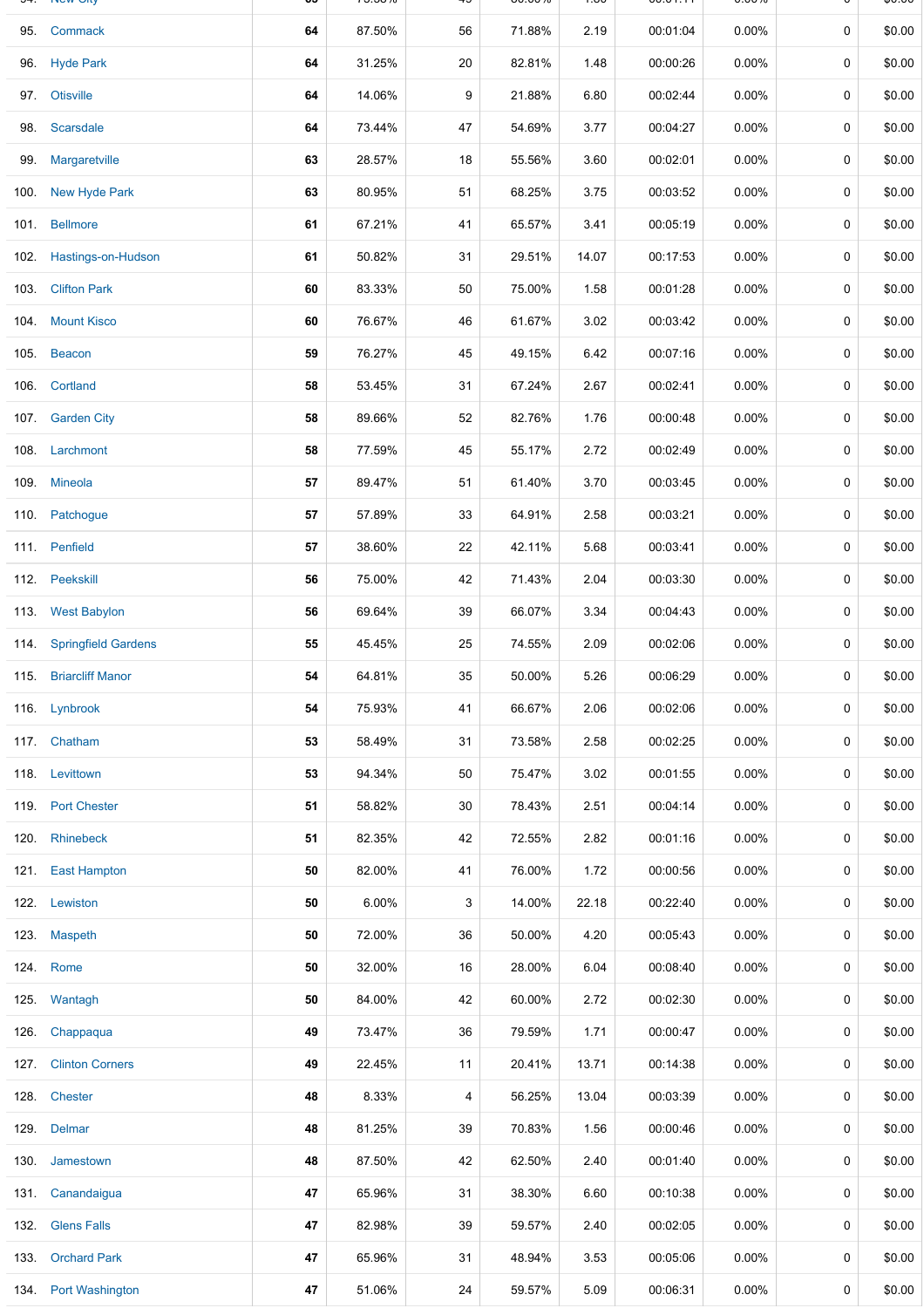|          | 135. Freeport            | 46 | 89.13%      | 41           | 65.22%                        | 5.78           | 00:09:27                 | $0.00\%$             | 0 | \$0.00        |
|----------|--------------------------|----|-------------|--------------|-------------------------------|----------------|--------------------------|----------------------|---|---------------|
|          | 136. Clarence            | 45 | 8.89%       | 4            | 6.67%                         | 6.09           | 00:03:07                 | $0.00\%$             | 0 | \$0.00        |
|          | 137. Franklin Square     | 45 | 71.11%      | 32           | 77.78%                        | 1.53           | 00:01:17                 | $0.00\%$             | 0 | \$0.00        |
|          | 138. Rockville Centre    | 45 | 86.67%      | 39           | 82.22%                        | 1.22           | 00:00:22                 | 0.00%                | 0 | \$0.00        |
|          | 139. Fairport            | 44 | 77.27%      | 34           | 59.09%                        | 2.64           | 00:02:48                 | 0.00%                | 0 | \$0.00        |
|          | 140. Pine Bush           | 44 | 27.27%      | 12           | 50.00%                        | 3.36           | 00:02:03                 | 0.00%                | 0 | \$0.00        |
|          | 141. Selden              | 44 | 54.55%      | 24           | 50.00%                        | 5.91           | 00:06:45                 | 0.00%                | 0 | \$0.00        |
|          | 142. Stamford            | 44 | 40.91%      | 18           | 63.64%                        | 2.77           | 00:01:50                 | 0.00%                | 0 | \$0.00        |
|          | 143. Coram               | 43 | 86.05%      | 37           | 62.79%                        | 3.30           | 00:02:34                 | 0.00%                | 0 | \$0.00        |
|          | 144 Grand Island         | 43 | 34.88%      | 15           | 32.56%                        | 7.23           | 00:09:48                 | $0.00\%$             | 0 | \$0.00        |
|          | 145. Watertown           | 43 | 79.07%      | 34           | 55.81%                        | 3.81           | 00:03:50                 | $0.00\%$             | 0 | \$0.00        |
|          | 146. East Meadow         | 42 | 97.62%      | 41           | 64.29%                        | 2.38           | 00:01:02                 | $0.00\%$             | 0 | \$0.00        |
|          | 147. Plainview           | 42 | 61.90%      | 26           | 61.90%                        | 3.98           | 00:04:54                 | 0.00%                | 0 | \$0.00        |
| 148. Rye |                          | 42 | 69.05%      | 29           | 80.95%                        | 1.76           | 00:01:13                 | $0.00\%$             | 0 | \$0.00        |
|          | 149. Thiells             | 42 | 11.90%      | 5            | 42.86%                        | 4.52           | 00:11:37                 | 0.00%                | 0 | \$0.00        |
|          | 150. Valley Stream       | 41 | 92.68%      | 38           | 73.17%                        | 2.15           | 00:01:16                 | 0.00%                | 0 | \$0.00        |
|          | 151. Auburn              | 40 | 62.50%      | 25           | 50.00%                        | 3.08           | 00:03:56                 | $0.00\%$             | 0 | \$0.00        |
| 152.     | Chadwicks                | 40 | 2.50%       | $\mathbf{1}$ | 30.00%                        | 5.88           | 00:12:46                 | $0.00\%$             | 0 | \$0.00        |
| 153.     | Southampton              | 40 | 67.50%      | 27           | 82.50%                        | 1.30           | 00:00:58                 | 0.00%                | 0 | \$0.00        |
|          | 154 Woodhaven            | 40 | 75.00%      | 30           | 87.50%                        | 2.00           | 00:02:52                 | $0.00\%$             | 0 | \$0.00        |
|          | 155. North Greece        | 39 | 79.49%      | 31           | 56.41%                        | 2.51           | 00:04:52                 | 0.00%                | 0 | \$0.00        |
|          | 156. Hawthorne           | 38 | 52.63%      | 20           | 50.00%                        | 4.37           | 00:03:09                 | $0.00\%$             | 0 | \$0.00        |
|          | 157. South Richmond Hill | 38 | 94.74%      | 36           | 76.32%                        | 1.89           | 00:01:47                 | $0.00\%$             | 0 | \$0.00        |
|          | 158. Uniondale           | 38 | 65.79%      | 25           | 55.26%                        | 3.05           | 00:05:58                 | $0.00\%$             | 0 | \$0.00        |
|          | 159. West Hempstead      | 38 | 68.42%      | 26           | 60.53%                        | 3.71           | 00:05:25                 | $0.00\%$             | 0 | \$0.00        |
|          | 160. Albertson           | 37 | 62.16%      | 23           | 81.08%                        | 2.68           | 00:01:42                 | $0.00\%$             | 0 | \$0.00        |
|          | 161. Kew Gardens         | 37 | 86.49%      | 32           | 70.27%                        | 1.70           | 00:00:44                 | $0.00\%$             | 0 | \$0.00        |
|          | 162. Ossining            | 37 | 78.38%      | 29           | 72.97%                        | 2.11           | 00:02:09                 | $0.00\%$             | 0 | \$0.00        |
|          | 163. Corning             | 36 | 80.56%      | 29           | 50.00%                        | 2.50           | 00:03:30                 | $0.00\%$             | 0 | \$0.00        |
|          | 164. Northport           | 36 | 47.22%      | 17           | 27.78%                        | 5.44           | 00:07:13                 | $0.00\%$             | 0 | \$0.00        |
|          | 165 Ronkonkoma           | 36 | 83.33%      | 30           | 77.78%                        | 1.42           | 00:00:16                 | $0.00\%$             | 0 | \$0.00        |
|          | 166. Syosset             | 36 | 72.22%      | 26           | 55.56%                        | 3.94           | 00:03:35                 | $0.00\%$             | 0 | \$0.00        |
|          | 167. Victor              | 36 | 75.00%      | 27           | 61.11%                        | 1.83           | 00:00:41                 | $0.00\%$             | 0 | \$0.00        |
|          | 168. Arcade              | 35 | 2.86%       | $\mathbf{1}$ | 17.14%                        | 6.74           | 00:03:33                 | $0.00\%$             | 0 | \$0.00        |
|          | 169. Armonk              | 35 | 60.00%      | 21           | 42.86%                        | 5.46           | 00:10:05                 | $0.00\%$             | 0 | \$0.00        |
|          | 170. Carmel              | 35 | 80.00%      | 28           | 74.29%                        | 2.11           | 00:02:37                 | $0.00\%$             | 0 | \$0.00        |
|          | 171. Cicero              | 35 | 68.57%      | 24           | 65.71%                        | 2.11           | 00:00:43                 | $0.00\%$             | 0 | \$0.00        |
|          | 172. Fredonia            | 35 | 74.29%      | 26           | 82.86%                        | 1.57           | 00:01:01                 | $0.00\%$             | 0 | \$0.00        |
|          | 173. Hamburg             | 35 | 88.57%      | 31           | 60.00%                        | 1.97           | 00:00:46                 | $0.00\%$             | 0 | \$0.00        |
|          | 174. Pearl River         | 35 | 97.14%      | 34           | 74.29%                        | 1.63           | 00:00:25                 | $0.00\%$             | 0 | \$0.00        |
|          | 3.8.8                    |    | $- - - - -$ | $\sim$       | $\frac{1}{2}$ . $\frac{1}{2}$ | $\overline{a}$ | $\overline{\phantom{a}}$ | $\sim$ $\sim$ $\sim$ |   | $\sim$ $\sim$ |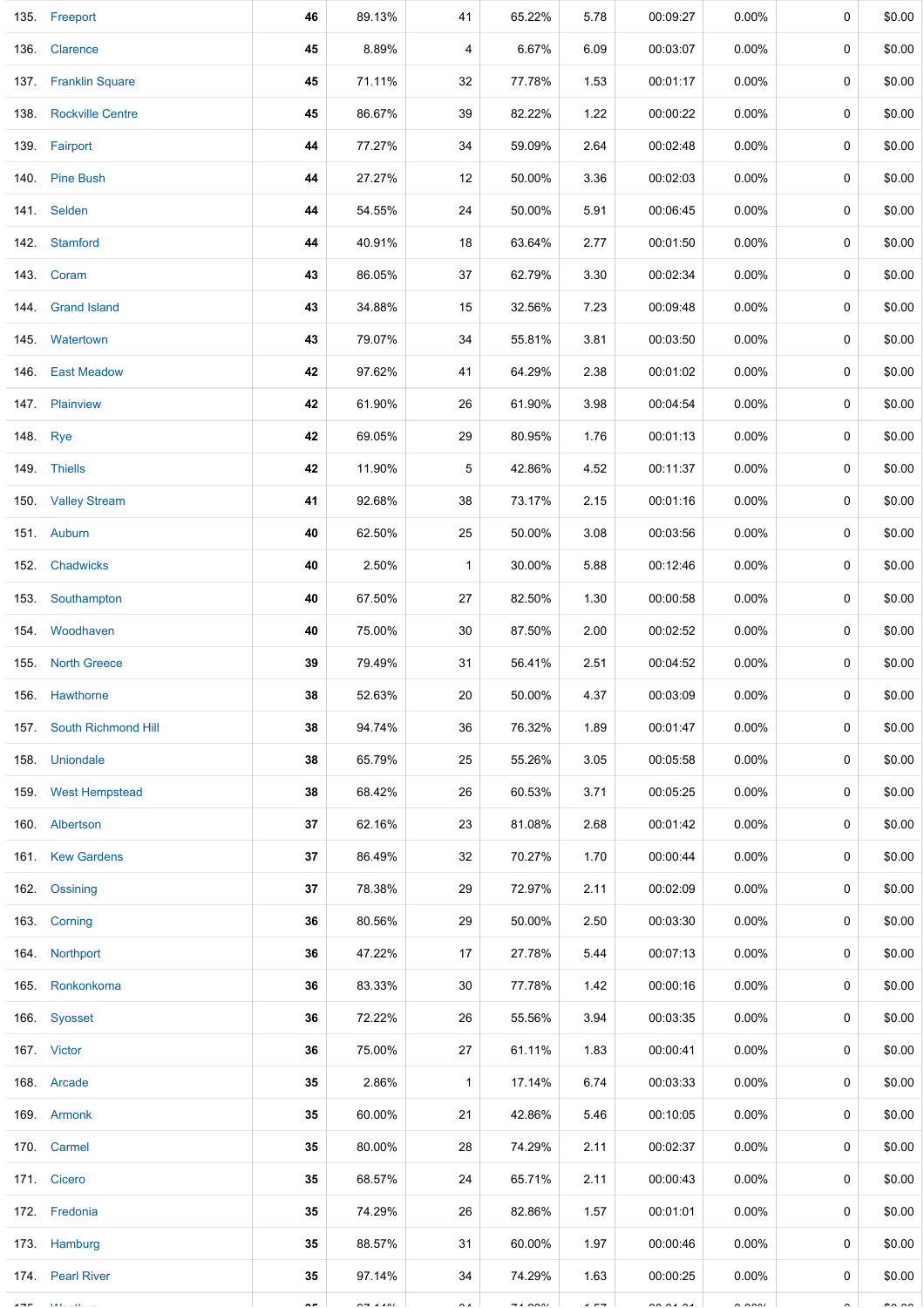|            | 175. Westbury            | 35 | 97.14%  | 34             | 74.29% | 1.57  | 00:01:31 | $0.00\%$ | 0 | \$0.00 |
|------------|--------------------------|----|---------|----------------|--------|-------|----------|----------|---|--------|
| 176.       | <b>Brockport</b>         | 34 | 67.65%  | 23             | 52.94% | 2.32  | 00:03:46 | $0.00\%$ | 0 | \$0.00 |
|            | 177. Endicott            | 34 | 70.59%  | 24             | 55.88% | 2.71  | 00:03:19 | $0.00\%$ | 0 | \$0.00 |
| 178.       | <b>Lake Grove</b>        | 34 | 91.18%  | 31             | 67.65% | 2.68  | 00:01:16 | $0.00\%$ | 0 | \$0.00 |
|            | 179. Amsterdam           | 33 | 60.61%  | 20             | 57.58% | 4.27  | 00:05:10 | $0.00\%$ | 0 | \$0.00 |
| 180.       | Fishkill                 | 33 | 87.88%  | 29             | 63.64% | 4.03  | 00:04:26 | 0.00%    | 0 | \$0.00 |
|            | 181 New Windsor          | 33 | 100.00% | 33             | 72.73% | 1.97  | 00:02:13 | $0.00\%$ | 0 | \$0.00 |
| 182.       | <b>Oakland Gardens</b>   | 33 | 33.33%  | 11             | 60.61% | 4.03  | 00:01:56 | $0.00\%$ | 0 | \$0.00 |
| 183.       | <b>Pleasant Valley</b>   | 33 | 21.21%  | $\overline{7}$ | 24.24% | 11.76 | 00:11:20 | $0.00\%$ | 0 | \$0.00 |
| 184.       | <b>Richmond Hill</b>     | 33 | 87.88%  | 29             | 72.73% | 1.64  | 00:01:21 | $0.00\%$ | 0 | \$0.00 |
| 185.       | <b>Ballston Spa</b>      | 32 | 56.25%  | 18             | 87.50% | 1.12  | 00:00:43 | $0.00\%$ | 0 | \$0.00 |
| 186.       | <b>Deer Park</b>         | 32 | 75.00%  | 24             | 62.50% | 2.41  | 00:01:50 | 0.00%    | 0 | \$0.00 |
| 187.       | <b>East Syracuse</b>     | 32 | 75.00%  | 24             | 75.00% | 2.12  | 00:03:26 | $0.00\%$ | 0 | \$0.00 |
| 188.       | <b>Kings Park</b>        | 32 | 90.62%  | 29             | 53.12% | 3.28  | 00:02:34 | $0.00\%$ | 0 | \$0.00 |
| 189.       | <b>Long Beach</b>        | 32 | 56.25%  | 18             | 65.62% | 3.56  | 00:03:07 | $0.00\%$ | 0 | \$0.00 |
| 190.       | <b>Roslyn Heights</b>    | 32 | 78.12%  | 25             | 71.88% | 1.97  | 00:01:52 | $0.00\%$ | 0 | \$0.00 |
| 191.       | Whitestone               | 32 | 78.12%  | 25             | 62.50% | 2.53  | 00:01:23 | $0.00\%$ | 0 | \$0.00 |
| 192.       | Geneseo                  | 31 | 96.77%  | 30             | 90.32% | 1.10  | 00:00:14 | $0.00\%$ | 0 | \$0.00 |
| 193.       | <b>Hopewell Junction</b> | 31 | 87.10%  | 27             | 67.74% | 2.58  | 00:01:43 | $0.00\%$ | 0 | \$0.00 |
| 194.       | Johnson                  | 31 | 19.35%  | 6              | 25.81% | 3.45  | 00:02:29 | $0.00\%$ | 0 | \$0.00 |
| 195.       | <b>Middle Village</b>    | 31 | 64.52%  | 20             | 54.84% | 3.32  | 00:06:14 | 0.00%    | 0 | \$0.00 |
|            | 196. Waverly             | 31 | 6.45%   | 2              | 25.81% | 4.97  | 00:08:16 | $0.00\%$ | 0 | \$0.00 |
|            | 197. Bay Shore           | 30 | 76.67%  | 23             | 60.00% | 2.30  | 00:02:52 | $0.00\%$ | 0 | \$0.00 |
|            | 198. Hauppauge           | 30 | 90.00%  | 27             | 66.67% | 2.17  | 00:01:00 | $0.00\%$ | 0 | \$0.00 |
|            | 199. Holtsville          | 30 | 66.67%  | 20             | 56.67% | 2.97  | 00:04:54 | $0.00\%$ | 0 | \$0.00 |
|            | 200. Jamaica             | 30 | 83.33%  | 25             | 76.67% | 1.57  | 00:01:01 | $0.00\%$ | 0 | \$0.00 |
|            | 201. Merrick             | 30 | 93.33%  | 28             | 76.67% | 2.03  | 00:00:49 | $0.00\%$ | 0 | \$0.00 |
| 202.       | Pittsford                | 30 | 96.67%  | 29             | 86.67% | 1.20  | 00:00:27 | $0.00\%$ | 0 | \$0.00 |
|            | 203. Sea Cliff           | 30 | 63.33%  | 19             | 66.67% | 2.33  | 00:01:28 | 0.00%    | 0 | \$0.00 |
|            | 204. Shirley             | 30 | 96.67%  | 29             | 76.67% | 1.33  | 00:01:35 | $0.00\%$ | 0 | \$0.00 |
| 205.       | <b>Baldwinsville</b>     | 29 | 82.76%  | 24             | 82.76% | 1.76  | 00:00:30 | $0.00\%$ | 0 | \$0.00 |
| 206.       | Guilderland              | 29 | 62.07%  | 18             | 51.72% | 3.14  | 00:02:22 | $0.00\%$ | 0 | \$0.00 |
|            | 207. Massapequa          | 29 | 89.66%  | 26             | 93.10% | 1.07  | 00:00:03 | $0.00\%$ | 0 | \$0.00 |
| 208.       | <b>New Hartford</b>      | 29 | 44.83%  | 13             | 31.03% | 4.38  | 00:04:50 | $0.00\%$ | 0 | \$0.00 |
| 209.       | Rexford                  | 29 | 65.52%  | 19             | 62.07% | 5.59  | 00:02:46 | $0.00\%$ | 0 | \$0.00 |
|            | 210. Babylon             | 28 | 92.86%  | 26             | 85.71% | 1.71  | 00:01:56 | $0.00\%$ | 0 | \$0.00 |
| 211. Islip |                          | 28 | 96.43%  | 27             | 92.86% | 1.07  | 00:00:02 | $0.00\%$ | 0 | \$0.00 |
|            | 212. Rensselaer          | 28 | 89.29%  | 25             | 60.71% | 1.96  | 00:01:54 | $0.00\%$ | 0 | \$0.00 |
|            | 213. Riverhead           | 28 | 60.71%  | 17             | 64.29% | 1.86  | 00:01:19 | $0.00\%$ | 0 | \$0.00 |
|            | 214. Williston Park      | 28 | 60.71%  | 17             | 75.00% | 3.04  | 00:02:44 | $0.00\%$ | 0 | \$0.00 |
|            | 215. Brewster            | 27 | 77.78%  | 21             | 59.26% | 4.04  | 00:04:58 | $0.00\%$ | 0 | \$0.00 |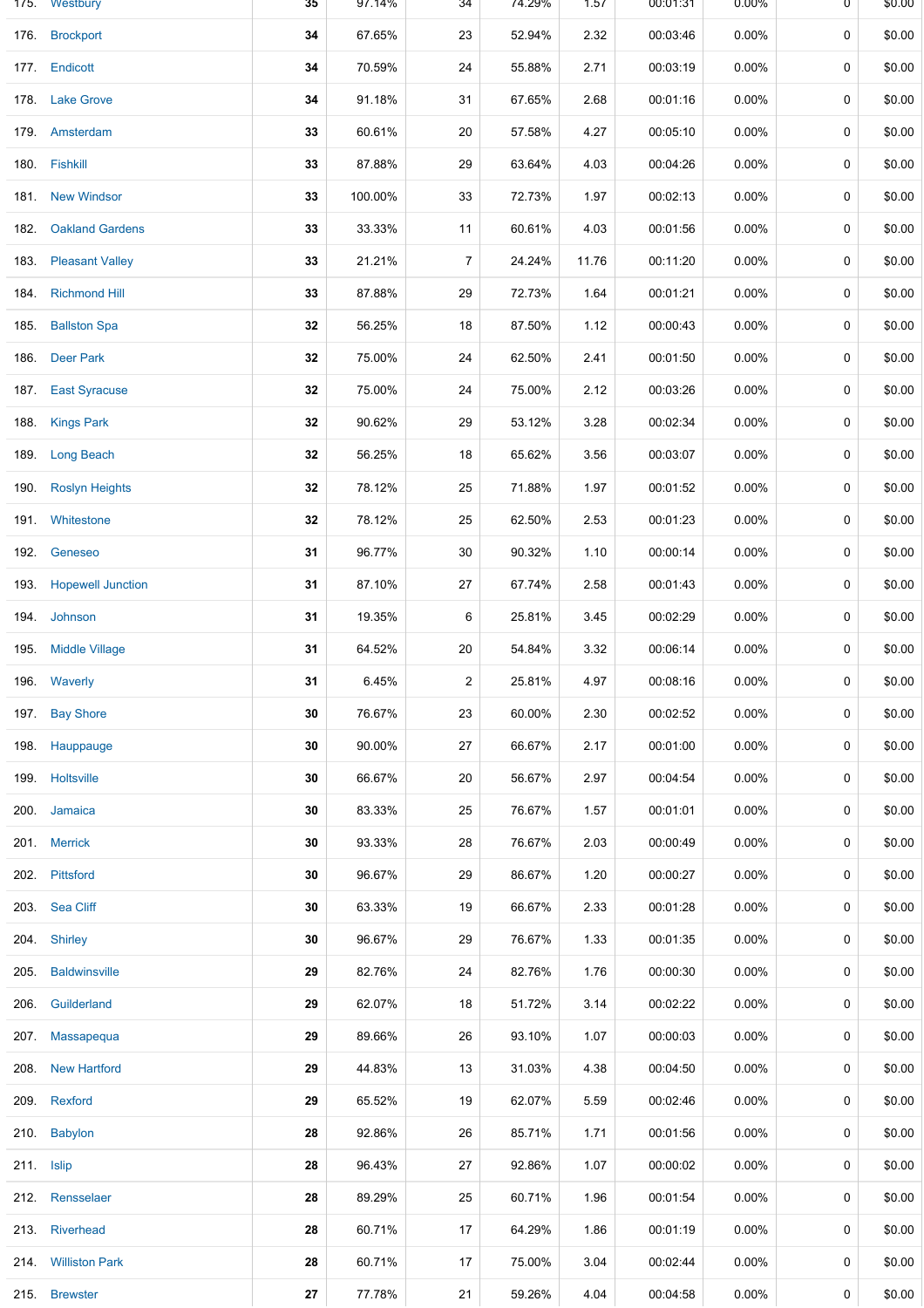| 216. | Eastchester                   | 27 | 74.07%   | 20 | 55.56% | 2.70  | 00:04:13 | $0.00\%$ | 0 | \$0.00 |
|------|-------------------------------|----|----------|----|--------|-------|----------|----------|---|--------|
| 217. | Fayetteville                  | 27 | 85.19%   | 23 | 62.96% | 4.33  | 00:05:46 | $0.00\%$ | 0 | \$0.00 |
| 218. | <b>Jackson Heights</b>        | 27 | 81.48%   | 22 | 55.56% | 4.22  | 00:03:51 | $0.00\%$ | 0 | \$0.00 |
| 219. | <b>Niagara University</b>     | 27 | 29.63%   | 8  | 40.74% | 10.04 | 00:14:00 | $0.00\%$ | 0 | \$0.00 |
| 220. | <b>Port Jefferson Station</b> | 27 | 66.67%   | 18 | 59.26% | 2.78  | 00:04:16 | $0.00\%$ | 0 | \$0.00 |
| 221. | Sayville                      | 27 | 81.48%   | 22 | 77.78% | 1.63  | 00:00:35 | $0.00\%$ | 0 | \$0.00 |
|      | 222. Walden                   | 27 | 85.19%   | 23 | 66.67% | 2.19  | 00:02:00 | $0.00\%$ | 0 | \$0.00 |
|      | 223. Ardsley                  | 26 | 88.46%   | 23 | 46.15% | 4.00  | 00:04:15 | $0.00\%$ | 0 | \$0.00 |
| 224. | <b>Bethpage</b>               | 26 | 80.77%   | 21 | 73.08% | 2.88  | 00:02:38 | $0.00\%$ | 0 | \$0.00 |
| 225. | Croton-on-Hudson              | 26 | 92.31%   | 24 | 80.77% | 1.50  | 00:01:09 | $0.00\%$ | 0 | \$0.00 |
| 226. | Geneva                        | 26 | 69.23%   | 18 | 65.38% | 2.12  | 00:01:00 | $0.00\%$ | 0 | \$0.00 |
| 227. | <b>North Tonawanda</b>        | 26 | 69.23%   | 18 | 84.62% | 2.15  | 00:00:56 | $0.00\%$ | 0 | \$0.00 |
| 228. | Onondaga                      | 26 | 96.15%   | 25 | 80.77% | 1.23  | 00:01:30 | $0.00\%$ | 0 | \$0.00 |
| 229. | Oswego                        | 26 | 73.08%   | 19 | 42.31% | 3.00  | 00:02:09 | $0.00\%$ | 0 | \$0.00 |
| 230. | Washingtonville               | 26 | 92.31%   | 24 | 76.92% | 1.88  | 00:00:48 | $0.00\%$ | 0 | \$0.00 |
| 231. | <b>Bellport</b>               | 25 | 68.00%   | 17 | 36.00% | 9.64  | 00:08:19 | 0.00%    | 0 | \$0.00 |
| 232. | Farmingdale                   | 25 | 88.00%   | 22 | 64.00% | 2.84  | 00:02:43 | 0.00%    | 0 | \$0.00 |
| 233. | <b>Honeoye Falls</b>          | 25 | 80.00%   | 20 | 72.00% | 2.00  | 00:01:04 | $0.00\%$ | 0 | \$0.00 |
| 234. | <b>Millbrook</b>              | 25 | 32.00%   | 8  | 36.00% | 7.56  | 00:07:50 | $0.00\%$ | 0 | \$0.00 |
| 235. | <b>Ozone Park</b>             | 25 | 72.00%   | 18 | 64.00% | 2.48  | 00:02:02 | $0.00\%$ | 0 | \$0.00 |
| 236. | Warwick                       | 25 | 96.00%   | 24 | 84.00% | 2.48  | 00:02:12 | $0.00\%$ | 0 | \$0.00 |
|      | 237. West Islip               | 25 | 76.00%   | 19 | 68.00% | 2.52  | 00:01:07 | $0.00\%$ | 0 | \$0.00 |
| 238. | <b>Baldwin</b>                | 24 | 66.67%   | 16 | 62.50% | 2.67  | 00:07:28 | $0.00\%$ | 0 | \$0.00 |
| 239. | <b>Dobbs Ferry</b>            | 24 | 83.33%   | 20 | 70.83% | 1.71  | 00:01:19 | $0.00\%$ | 0 | \$0.00 |
|      | 240. Fort Drum                | 24 | 91.67%   | 22 | 70.83% | 1.67  | 00:02:56 | 0.00%    | 0 | \$0.00 |
|      | 241. Holbrook                 | 24 | 83.33%   | 20 | 66.67% | 2.54  | 00:02:04 | $0.00\%$ | 0 | \$0.00 |
|      | 242. Medford                  | 24 | 95.83%   | 23 | 66.67% | 2.92  | 00:02:01 | $0.00\%$ | 0 | \$0.00 |
|      | 243. Olean                    | 24 | 91.67%   | 22 | 70.83% | 1.62  | 00:01:40 | $0.00\%$ | 0 | \$0.00 |
|      | 244. Pomona                   | 24 | 66.67%   | 16 | 66.67% | 1.67  | 00:02:55 | $0.00\%$ | 0 | \$0.00 |
|      | 245. Campbell Hall            | 23 | $0.00\%$ | 0  | 4.35%  | 9.30  | 00:07:02 | $0.00\%$ | 0 | \$0.00 |
|      | 246. Cohoes                   | 23 | 91.30%   | 21 | 78.26% | 2.43  | 00:01:11 | $0.00\%$ | 0 | \$0.00 |
|      | 247. Purchase                 | 23 | 82.61%   | 19 | 69.57% | 2.39  | 00:03:04 | $0.00\%$ | 0 | \$0.00 |
|      | 248. Tuckahoe                 | 23 | 60.87%   | 14 | 47.83% | 4.00  | 00:04:31 | $0.00\%$ | 0 | \$0.00 |
|      | 249. Woodstock                | 23 | 82.61%   | 19 | 78.26% | 1.70  | 00:02:12 | $0.00\%$ | 0 | \$0.00 |
|      | 250. Lockport                 | 22 | 81.82%   | 18 | 50.00% | 6.32  | 00:15:10 | $0.00\%$ | 0 | \$0.00 |
|      | 251. South Ozone Park         | 22 | 100.00%  | 22 | 77.27% | 3.77  | 00:04:23 | $0.00\%$ | 0 | \$0.00 |
|      | 252. Yorktown Heights         | 22 | 86.36%   | 19 | 68.18% | 1.77  | 00:00:50 | $0.00\%$ | 0 | \$0.00 |
|      | 253. Bohemia                  | 21 | 90.48%   | 19 | 57.14% | 3.48  | 00:07:19 | $0.00\%$ | 0 | \$0.00 |
| 254. | <b>Mahopac</b>                | 21 | 95.24%   | 20 | 71.43% | 2.33  | 00:01:15 | $0.00\%$ | 0 | \$0.00 |
|      | 255. Millwood                 | 21 | 38.10%   | 8  | 80.95% | 1.48  | 00:02:25 | 0.00%    | 0 | \$0.00 |
|      |                               |    |          |    |        |       |          |          |   |        |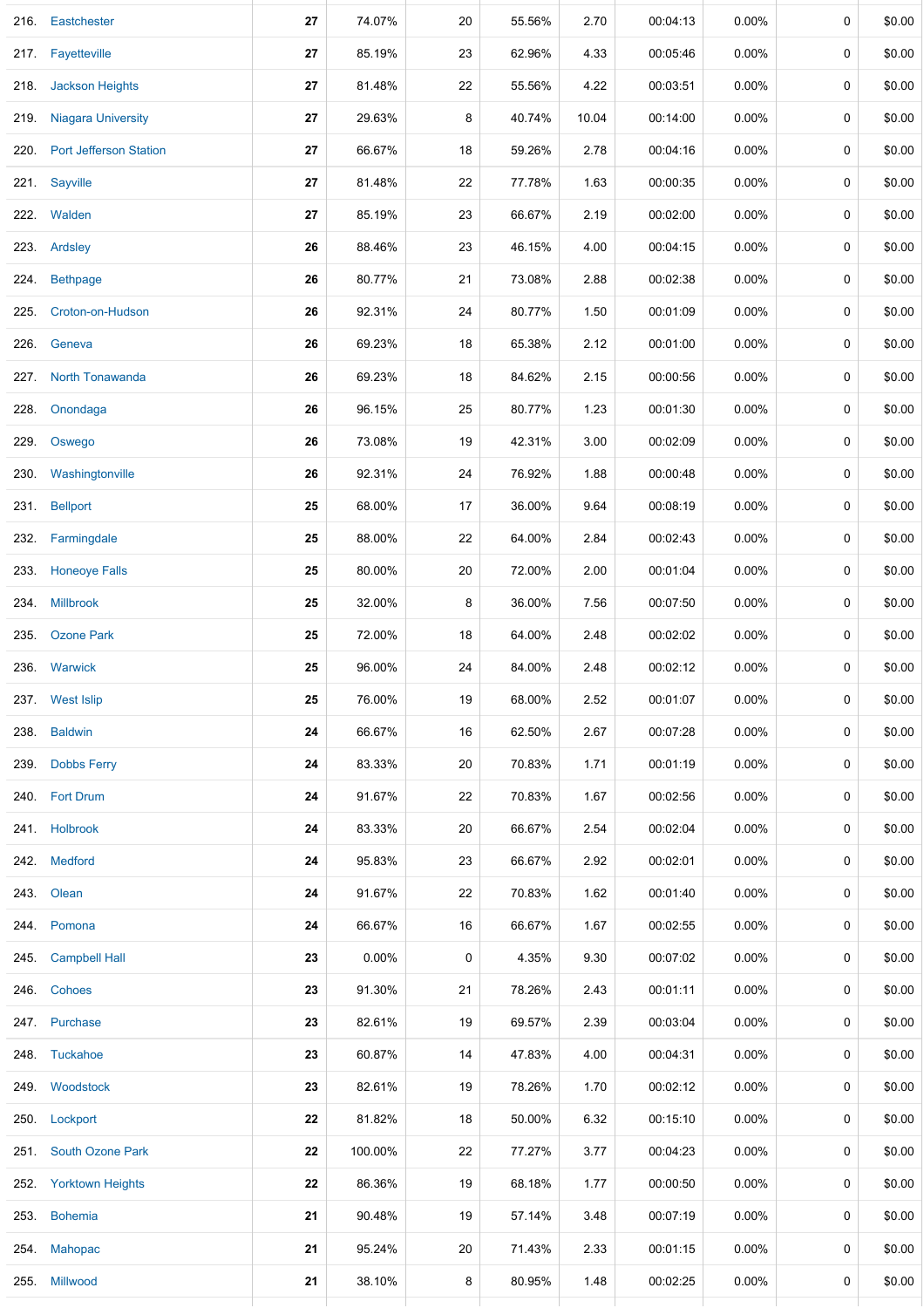| 256. | Rosedale              | 21 | 33.33%  | 7  | 80.95% | 1.43  | 00:00:18 | 0.00%    | 0 | \$0.00 |
|------|-----------------------|----|---------|----|--------|-------|----------|----------|---|--------|
|      | 257. Saugerties       | 21 | 85.71%  | 18 | 80.95% | 3.33  | 00:02:26 | $0.00\%$ | 0 | \$0.00 |
| 258. | Copiague              | 20 | 70.00%  | 14 | 60.00% | 2.10  | 00:02:25 | $0.00\%$ | 0 | \$0.00 |
|      | 259. Dansville        | 20 | 65.00%  | 13 | 30.00% | 8.90  | 00:09:06 | $0.00\%$ | 0 | \$0.00 |
| 260. | <b>Fresh Meadows</b>  | 20 | 90.00%  | 18 | 70.00% | 1.70  | 00:02:05 | 0.00%    | 0 | \$0.00 |
|      | 261. Hollis           | 20 | 100.00% | 20 | 85.00% | 1.25  | 00:00:21 | $0.00\%$ | 0 | \$0.00 |
| 262. | Irvington             | 20 | 85.00%  | 17 | 55.00% | 3.05  | 00:03:06 | 0.00%    | 0 | \$0.00 |
|      | 263. Malverne         | 20 | 85.00%  | 17 | 65.00% | 2.85  | 00:03:24 | $0.00\%$ | 0 | \$0.00 |
| 264. | Mamaroneck            | 20 | 95.00%  | 19 | 70.00% | 1.85  | 00:01:17 | 0.00%    | 0 | \$0.00 |
| 265. | <b>Mattituck</b>      | 20 | 35.00%  | 7  | 25.00% | 7.70  | 00:03:23 | 0.00%    | 0 | \$0.00 |
|      | 266. Oneida           | 20 | 50.00%  | 10 | 45.00% | 4.80  | 00:05:18 | $0.00\%$ | 0 | \$0.00 |
|      | 267. Putnam Valley    | 20 | 15.00%  | 3  | 25.00% | 13.25 | 00:11:12 | $0.00\%$ | 0 | \$0.00 |
|      | 268 West Henrietta    | 20 | 85.00%  | 17 | 55.00% | 3.80  | 00:04:34 | $0.00\%$ | 0 | \$0.00 |
|      | 269. Greenwich        | 19 | 73.68%  | 14 | 73.68% | 1.58  | 00:01:27 | $0.00\%$ | 0 | \$0.00 |
|      | 270. Jericho          | 19 | 73.68%  | 14 | 52.63% | 3.84  | 00:02:58 | $0.00\%$ | 0 | \$0.00 |
|      | 271. Katonah          | 19 | 47.37%  | 9  | 73.68% | 1.47  | 00:00:30 | $0.00\%$ | 0 | \$0.00 |
|      | 272. Nesconset        | 19 | 78.95%  | 15 | 89.47% | 1.32  | 00:01:50 | $0.00\%$ | 0 | \$0.00 |
| 273. | <b>Central Islip</b>  | 18 | 94.44%  | 17 | 66.67% | 2.39  | 00:03:05 | $0.00\%$ | 0 | \$0.00 |
|      | 274. College Point    | 18 | 77.78%  | 14 | 61.11% | 4.28  | 00:06:03 | $0.00\%$ | 0 | \$0.00 |
| 275. | <b>Endwell</b>        | 18 | 66.67%  | 12 | 55.56% | 3.06  | 00:05:14 | $0.00\%$ | 0 | \$0.00 |
|      | 276. Fultonville      | 18 | 77.78%  | 14 | 83.33% | 1.83  | 00:01:03 | $0.00\%$ | 0 | \$0.00 |
|      | 277 Glen Oaks         | 18 | 94.44%  | 17 | 88.89% | 1.33  | 00:08:29 | 0.00%    | 0 | \$0.00 |
|      | 278. Goshen           | 18 | 83.33%  | 15 | 55.56% | 2.44  | 00:01:38 | 0.00%    | 0 | \$0.00 |
|      | 279. Hamilton         | 18 | 61.11%  | 11 | 50.00% | 3.11  | 00:02:47 | $0.00\%$ | 0 | \$0.00 |
|      | 280. Howard Beach     | 18 | 88.89%  | 16 | 77.78% | 1.61  | 00:03:33 | $0.00\%$ | 0 | \$0.00 |
|      | 281. Middle Island    | 18 | 83.33%  | 15 | 50.00% | 4.17  | 00:02:31 | $0.00\%$ | 0 | \$0.00 |
|      | 282. St. James        | 18 | 77.78%  | 14 | 83.33% | 1.39  | 00:00:38 | $0.00\%$ | 0 | \$0.00 |
|      | 283. Woodmere         | 18 | 83.33%  | 15 | 77.78% | 1.83  | 00:01:06 | $0.00\%$ | 0 | \$0.00 |
|      | 284. East Farmingdale | 18 | 16.67%  | 3  | 94.44% | 1.17  | 00:00:04 | $0.00\%$ | 0 | \$0.00 |
|      | 285. (not set)        | 17 | 64.71%  | 11 | 41.18% | 2.47  | 00:06:13 | $0.00\%$ | 0 | \$0.00 |
|      | 286. Elmsford         | 17 | 70.59%  | 12 | 64.71% | 3.06  | 00:01:31 | $0.00\%$ | 0 | \$0.00 |
|      | 287. Liberty          | 17 | 94.12%  | 16 | 76.47% | 1.41  | 00:13:45 | $0.00\%$ | 0 | \$0.00 |
| 288. | Port Jefferson        | 17 | 70.59%  | 12 | 88.24% | 1.35  | 00:00:39 | $0.00\%$ | 0 | \$0.00 |
|      | 289. Rocky Point      | 17 | 94.12%  | 16 | 70.59% | 1.47  | 00:00:38 | $0.00\%$ | 0 | \$0.00 |
|      | 290. Roslyn           | 17 | 64.71%  | 11 | 88.24% | 1.18  | 00:01:49 | $0.00\%$ | 0 | \$0.00 |
|      | 291. Sag Harbor       | 17 | 52.94%  | 9  | 58.82% | 3.41  | 00:02:55 | $0.00\%$ | 0 | \$0.00 |
|      | 292. Unionville       | 17 | 5.88%   | 1  | 11.76% | 10.12 | 00:11:37 | 0.00%    | 0 | \$0.00 |
|      | 293. Dryden           | 16 | 31.25%  | 5  | 25.00% | 6.19  | 00:19:12 | $0.00\%$ | 0 | \$0.00 |
|      | 294. Farmingville     | 16 | 81.25%  | 13 | 56.25% | 3.06  | 00:02:51 | 0.00%    | 0 | \$0.00 |
|      | 295. Glen Cove        | 16 | 93.75%  | 15 | 68.75% | 2.06  | 00:00:39 | $0.00\%$ | 0 | \$0.00 |
|      | 296. Harrison         | 16 | 100.00% | 16 | 68.75% | 1.38  | 00:00:10 | $0.00\%$ | 0 | \$0.00 |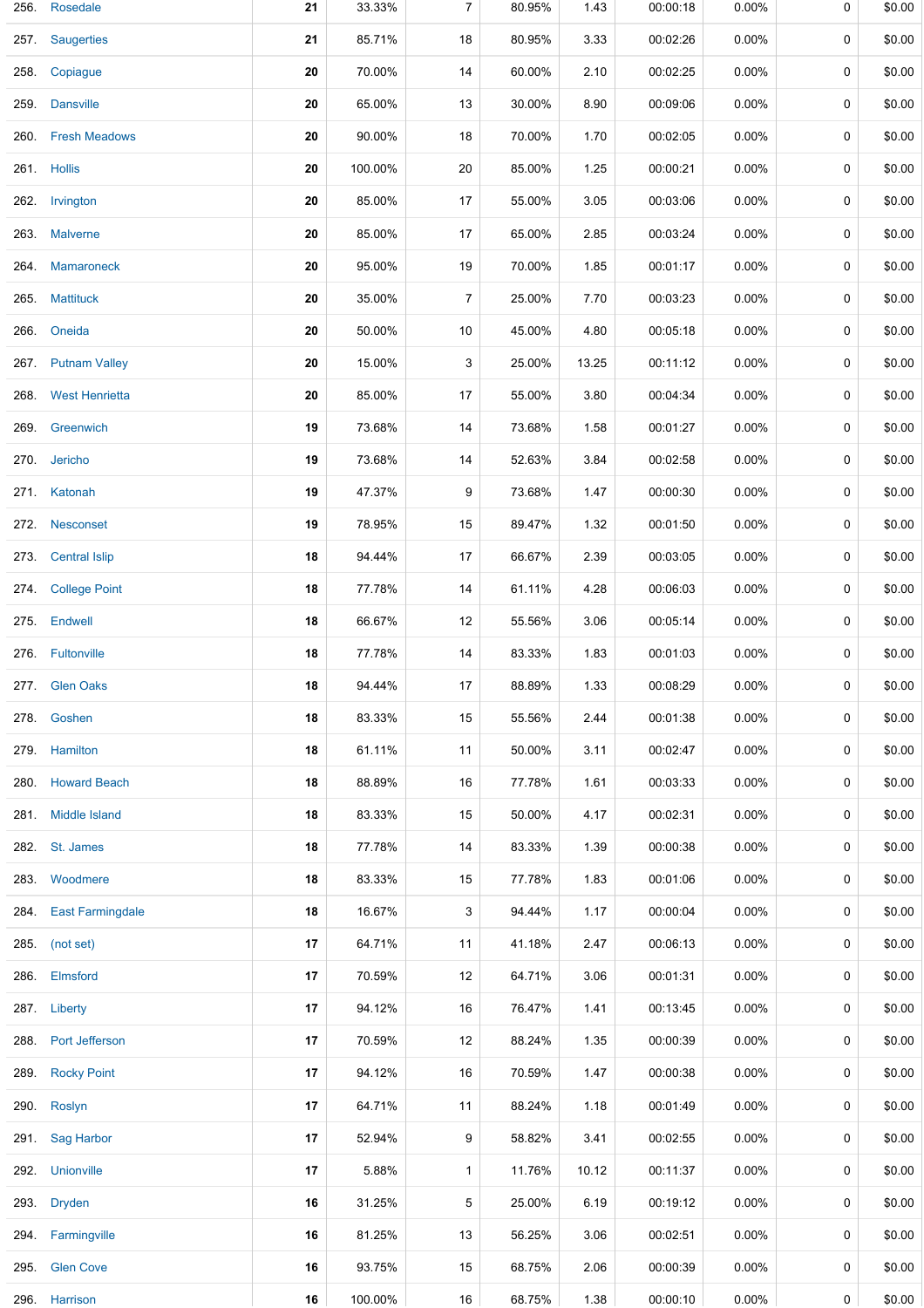|      | 297. Highland          | 16 | 87.50%  | 14             | 75.00%  | 1.50  | 00:00:13 | 0.00%    | 0 | \$0.00 |
|------|------------------------|----|---------|----------------|---------|-------|----------|----------|---|--------|
| 298. | <b>Lake Placid</b>     | 16 | 81.25%  | 13             | 75.00%  | 4.75  | 00:04:26 | $0.00\%$ | 0 | \$0.00 |
| 299. | <b>Mastic</b>          | 16 | 81.25%  | 13             | 75.00%  | 1.75  | 00:01:07 | 0.00%    | 0 | \$0.00 |
|      | 300. Wellsville        | 16 | 12.50%  | 2              | 12.50%  | 6.75  | 00:02:29 | 0.00%    | 0 | \$0.00 |
|      | 301. Woodbury          | 16 | 81.25%  | 13             | 37.50%  | 3.62  | 00:03:26 | 0.00%    | 0 | \$0.00 |
|      | 302. Scotchtown        | 16 | 37.50%  | 6              | 25.00%  | 4.19  | 00:02:10 | $0.00\%$ | 0 | \$0.00 |
|      | 303. Williamsville     | 16 | 75.00%  | 12             | 62.50%  | 8.12  | 00:04:30 | 0.00%    | 0 | \$0.00 |
|      | 304. East Aurora       | 15 | 100.00% | 15             | 80.00%  | 1.40  | 00:01:52 | $0.00\%$ | 0 | \$0.00 |
|      | 305. Johnson City      | 15 | 80.00%  | 12             | 80.00%  | 2.60  | 00:02:23 | $0.00\%$ | 0 | \$0.00 |
|      | 306. Kirkwood          | 15 | 40.00%  | 6              | 20.00%  | 5.53  | 00:11:43 | $0.00\%$ | 0 | \$0.00 |
|      | 307. North Babylon     | 15 | 66.67%  | 10             | 60.00%  | 5.87  | 00:08:46 | $0.00\%$ | 0 | \$0.00 |
|      | 308. Spencerport       | 15 | 100.00% | 15             | 100.00% | 1.00  | 00:00:00 | $0.00\%$ | 0 | \$0.00 |
|      | 309. Valley Cottage    | 15 | 93.33%  | 14             | 66.67%  | 1.67  | 00:01:05 | 0.00%    | 0 | \$0.00 |
| 310. | Wallkill               | 15 | 80.00%  | 12             | 46.67%  | 2.60  | 00:01:24 | $0.00\%$ | 0 | \$0.00 |
|      | 311. Bedford           | 14 | 92.86%  | 13             | 64.29%  | 2.36  | 00:00:36 | $0.00\%$ | 0 | \$0.00 |
| 312. | <b>Center Moriches</b> | 14 | 78.57%  | 11             | 78.57%  | 1.86  | 00:01:32 | 0.00%    | 0 | \$0.00 |
|      | 313. Hudson            | 14 | 100.00% | 14             | 78.57%  | 1.36  | 00:00:56 | $0.00\%$ | 0 | \$0.00 |
|      | 314. Lancaster         | 14 | 92.86%  | 13             | 57.14%  | 2.43  | 00:05:02 | 0.00%    | 0 | \$0.00 |
|      | 315. Massapequa Park   | 14 | 71.43%  | 10             | 92.86%  | 1.07  | 00:00:11 | 0.00%    | 0 | \$0.00 |
|      | 316 Ransomville        | 14 | 0.00%   | 0              | 28.57%  | 18.07 | 00:13:32 | 0.00%    | 0 | \$0.00 |
|      | 317. Southold          | 14 | 85.71%  | 12             | 71.43%  | 1.71  | 00:02:07 | $0.00\%$ | 0 | \$0.00 |
|      | 318. Canton            | 13 | 100.00% | 13             | 69.23%  | 1.69  | 00:01:22 | $0.00\%$ | 0 | \$0.00 |
|      | 319. Far Rockaway      | 13 | 100.00% | 13             | 76.92%  | 1.85  | 00:00:13 | $0.00\%$ | 0 | \$0.00 |
|      | 320. Manorville        | 13 | 61.54%  | 8              | 84.62%  | 1.15  | 00:00:11 | $0.00\%$ | 0 | \$0.00 |
|      | 321. Miller Place      | 13 | 92.31%  | 12             | 76.92%  | 1.46  | 00:00:21 | $0.00\%$ | 0 | \$0.00 |
|      | 322. Montgomery        | 13 | 84.62%  | 11             | 92.31%  | 1.15  | 00:00:30 | $0.00\%$ | 0 | \$0.00 |
|      | 323. Rhinecliff        | 13 | 92.31%  | 12             | 84.62%  | 1.31  | 00:00:14 | $0.00\%$ | 0 | \$0.00 |
|      | 324. West Nyack        | 13 | 46.15%  | 6              | 30.77%  | 8.62  | 00:19:46 | $0.00\%$ | 0 | \$0.00 |
|      | 325. Brewerton         | 12 | 66.67%  | 8              | 83.33%  | 1.42  | 00:01:44 | $0.00\%$ | 0 | \$0.00 |
|      | 326. Delhi             | 12 | 58.33%  | $\overline{7}$ | 58.33%  | 2.08  | 00:01:06 | $0.00\%$ | 0 | \$0.00 |
|      | 327. Fulton            | 12 | 58.33%  | $\overline{7}$ | 58.33%  | 3.92  | 00:06:26 | $0.00\%$ | 0 | \$0.00 |
|      | 328. Highland Mills    | 12 | 100.00% | 12             | 75.00%  | 3.67  | 00:01:23 | $0.00\%$ | 0 | \$0.00 |
|      | 329. Manlius           | 12 | 75.00%  | 9              | 66.67%  | 5.75  | 00:12:25 | $0.00\%$ | 0 | \$0.00 |
|      | 330. Monticello        | 12 | 100.00% | 12             | 41.67%  | 2.83  | 00:03:49 | $0.00\%$ | 0 | \$0.00 |
|      | 331. Old Westbury      | 12 | 83.33%  | 10             | 83.33%  | 1.17  | 00:01:00 | $0.00\%$ | 0 | \$0.00 |
|      | 332. Watkins Glen      | 12 | 58.33%  | $\overline{7}$ | 91.67%  | 1.83  | 00:03:52 | $0.00\%$ | 0 | \$0.00 |
|      | 333. Wynantskill       | 12 | 83.33%  | 10             | 66.67%  | 1.33  | 00:00:15 | $0.00\%$ | 0 | \$0.00 |
|      | 334. Greenvale         | 11 | 72.73%  | 8              | 63.64%  | 2.00  | 00:04:00 | $0.00\%$ | 0 | \$0.00 |
|      | 335. Islandia          | 11 | 81.82%  | 9              | 63.64%  | 1.73  | 00:01:33 | $0.00\%$ | 0 | \$0.00 |
|      | 336. Malone            | 11 | 90.91%  | 10             | 54.55%  | 2.64  | 00:01:29 | $0.00\%$ | 0 | \$0.00 |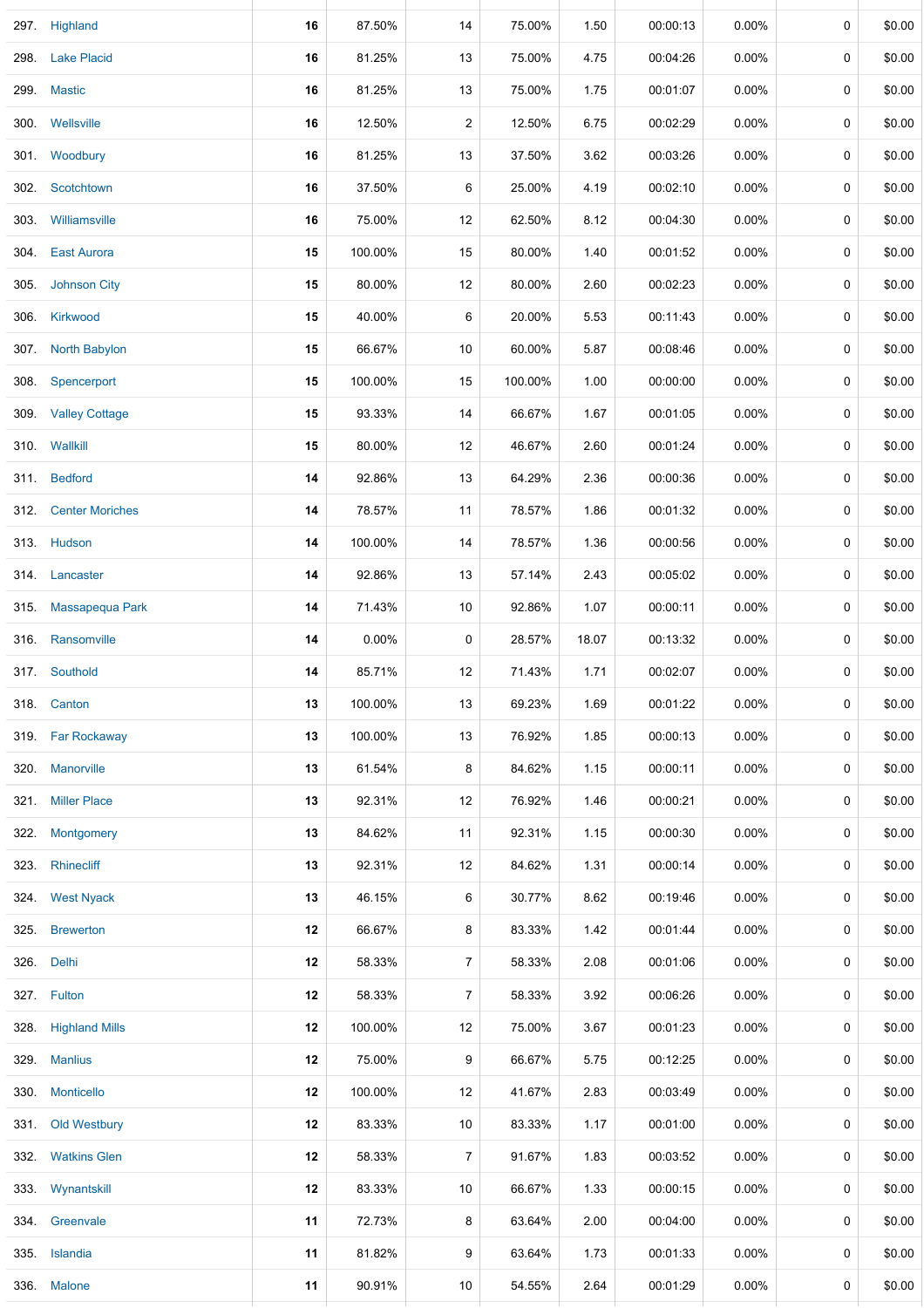| 337. | <b>Massena</b>            | 11 | 100.00% | 11             | 72.73% | 1.27  | 00:00:43 | $0.00\%$ | 0        | \$0.00 |
|------|---------------------------|----|---------|----------------|--------|-------|----------|----------|----------|--------|
| 338. | Old Bethpage              | 11 | 36.36%  | 4              | 45.45% | 3.45  | 00:11:54 | $0.00\%$ | 0        | \$0.00 |
| 339. | <b>Oyster Bay</b>         | 11 | 90.91%  | 10             | 90.91% | 1.09  | 00:00:31 | $0.00\%$ | 0        | \$0.00 |
| 340. | Suffern                   | 11 | 72.73%  | 8              | 81.82% | 2.09  | 00:01:14 | $0.00\%$ | 0        | \$0.00 |
|      | 341. Water Mill           | 11 | 81.82%  | 9              | 81.82% | 1.73  | 00:02:20 | $0.00\%$ | 0        | \$0.00 |
| 342. | Wyandanch                 | 11 | 72.73%  | 8              | 45.45% | 6.55  | 00:04:20 | $0.00\%$ | 0        | \$0.00 |
|      | 343. Alden                | 10 | 90.00%  | 9              | 90.00% | 1.60  | 00:00:04 | $0.00\%$ | 0        | \$0.00 |
| 344. | Castleton-on-Hudson       | 10 | 100.00% | 10             | 80.00% | 2.40  | 00:02:00 | $0.00\%$ | 0        | \$0.00 |
| 345. | <b>Cold Spring Harbor</b> | 10 | 100.00% | 10             | 60.00% | 3.20  | 00:04:41 | $0.00\%$ | 0        | \$0.00 |
| 346. | Congers                   | 10 | 80.00%  | 8              | 60.00% | 2.90  | 00:01:10 | $0.00\%$ | 0        | \$0.00 |
|      | 347. Cornwall             | 10 | 60.00%  | 6              | 90.00% | 1.10  | 00:00:37 | $0.00\%$ | 0        | \$0.00 |
| 348. | <b>Cross River</b>        | 10 | 90.00%  | 9              | 70.00% | 2.80  | 00:00:24 | 0.00%    | 0        | \$0.00 |
| 349. | <b>East Elmhurst</b>      | 10 | 70.00%  | $\overline{7}$ | 80.00% | 3.50  | 00:11:08 | $0.00\%$ | 0        | \$0.00 |
| 350. | Gowanda                   | 10 | 100.00% | 10             | 70.00% | 1.60  | 00:00:19 | $0.00\%$ | 0        | \$0.00 |
| 351. | <b>Hampton Bays</b>       | 10 | 90.00%  | 9              | 30.00% | 5.50  | 00:07:55 | $0.00\%$ | 0        | \$0.00 |
| 352. | Orangeburg                | 10 | 70.00%  | $\overline{7}$ | 40.00% | 4.50  | 00:02:01 | $0.00\%$ | 0        | \$0.00 |
| 353. | St. Bonaventure           | 10 | 80.00%  | 8              | 70.00% | 1.40  | 00:00:41 | $0.00\%$ | 0        | \$0.00 |
| 354. | <b>Stony Point</b>        | 10 | 100.00% | 10             | 80.00% | 1.20  | 00:00:27 | 0.00%    | 0        | \$0.00 |
| 355. | Trumansburg               | 10 | 50.00%  | 5              | 90.00% | 1.10  | 00:01:31 | $0.00\%$ | 0        | \$0.00 |
|      | 356. Arlington            | 10 | 30.00%  | 3              | 90.00% | 1.60  | 00:03:29 | $0.00\%$ | 0        | \$0.00 |
| 357. | Cheektowaga               | 10 | 70.00%  | $\overline{7}$ | 60.00% | 4.00  | 00:04:44 | $0.00\%$ | 0        | \$0.00 |
| 358. | <b>Blauvelt</b>           | 9  | 88.89%  | 8              | 77.78% | 1.22  | 00:00:08 | $0.00\%$ | 0        | \$0.00 |
|      | 359. Broadalbin           | 9  | 44.44%  | 4              | 33.33% | 12.44 | 00:03:56 | $0.00\%$ | 0        | \$0.00 |
|      | 360. Cambria Heights      | 9  | 77.78%  | $\overline{7}$ | 77.78% | 7.00  | 00:10:19 | $0.00\%$ | 0        | \$0.00 |
|      | 361. Carle Place          | 9  | 88.89%  | 8              | 55.56% | 5.22  | 00:05:22 | $0.00\%$ | 0        | \$0.00 |
|      | 362. Clinton              | 9  | 77.78%  | $\overline{7}$ | 55.56% | 4.00  | 00:01:32 | $0.00\%$ | 0        | \$0.00 |
|      | 363. Ellenville           | 9  | 11.11%  | $\mathbf{1}$   | 11.11% | 3.56  | 00:03:28 | $0.00\%$ | 0        | \$0.00 |
|      | 364. Herkimer             | 9  | 88.89%  | 8              | 77.78% | 5.00  | 00:02:39 | $0.00\%$ | 0        | \$0.00 |
|      | 365. Hewlett              | 9  | 100.00% | 9              | 88.89% | 1.44  | 00:00:06 | $0.00\%$ | 0        | \$0.00 |
|      | 366. Holley               | 9  | 100.00% | 9              | 77.78% | 2.00  | 00:00:46 | $0.00\%$ | 0        | \$0.00 |
|      | 367. Island Park          | 9  | 100.00% | 9              | 77.78% | 1.89  | 00:00:12 | $0.00\%$ | 0        | \$0.00 |
| 368. | <b>Islip Terrace</b>      | 9  | 77.78%  | $\overline{7}$ | 22.22% | 4.11  | 00:04:54 | $0.00\%$ | 0        | \$0.00 |
| 369. | <b>Mohegan Lake</b>       | 9  | 88.89%  | 8              | 66.67% | 1.67  | 00:01:40 | $0.00\%$ | 0        | \$0.00 |
| 370. | Oakdale                   | 9  | 100.00% | 9              | 77.78% | 3.22  | 00:03:20 | $0.00\%$ | 0        | \$0.00 |
|      | 371. Ridge                | 9  | 66.67%  | 6              | 88.89% | 1.33  | 00:00:45 | $0.00\%$ | 0        | \$0.00 |
|      | 372. Rock Hill            | 9  | 88.89%  | 8              | 66.67% | 1.56  | 00:03:01 | $0.00\%$ | 0        | \$0.00 |
|      | 373. Saranac Lake         | 9  | 88.89%  | 8              | 55.56% | 1.89  | 00:00:18 | $0.00\%$ | 0        | \$0.00 |
|      | 374. Seaford              | 9  | 77.78%  | $\overline{7}$ | 77.78% | 1.44  | 00:00:16 | $0.00\%$ | 0        | \$0.00 |
|      | 375. Sound Beach          | 9  | 100.00% | 9              | 77.78% | 1.22  | 00:02:14 | $0.00\%$ | 0        | \$0.00 |
|      | 376. Valhalla             | 9  | 88.89%  | 8              | 66.67% | 2.33  | 00:02:24 | $0.00\%$ | $\Omega$ | \$0.00 |
| 377  | <b>Walton</b>             | q  | 44 44%  | $\mathbf 4$    | 44 44% | 578   | 00.11.12 | U UUN    | $\cap$   | \$0.00 |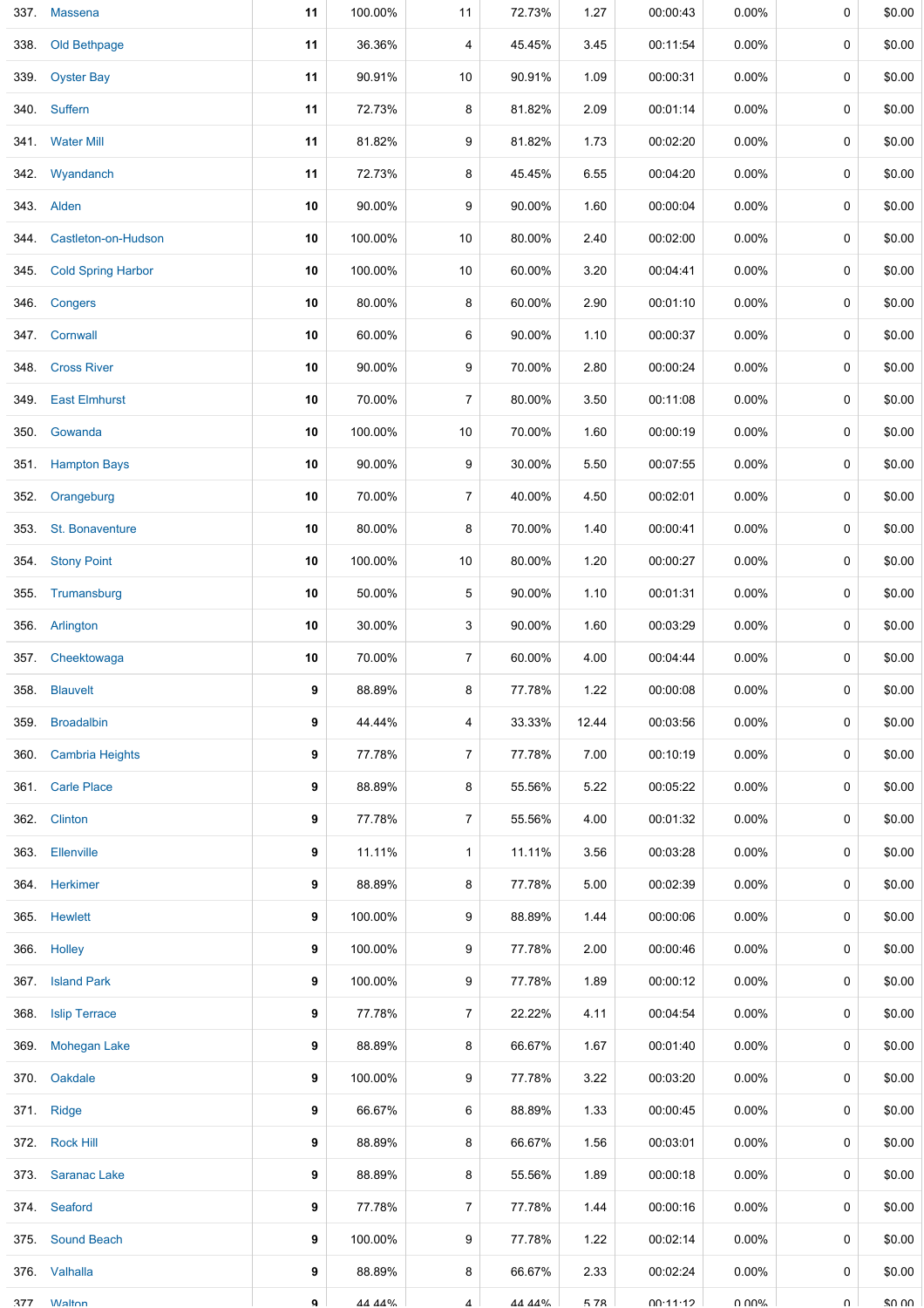|      |                        |                | –––––– <sup>70</sup> |                |         | ⊽.≀⊽  | <b>00. I I. IZ</b> | <b>0.000</b> |             | ψυ.υυ  |
|------|------------------------|----------------|----------------------|----------------|---------|-------|--------------------|--------------|-------------|--------|
|      | 378. Waterloo          | 9              | 100.00%              | 9              | 88.89%  | 1.11  | 00:00:01           | $0.00\%$     | 0           | \$0.00 |
| 379. | <b>Brighton</b>        | 9              | 100.00%              | 9              | 66.67%  | 1.67  | 00:04:25           | 0.00%        | 0           | \$0.00 |
| 380. | <b>West Seneca</b>     | 9              | 55.56%               | 5              | 77.78%  | 1.89  | 00:01:25           | $0.00\%$     | 0           | \$0.00 |
|      | 381. Albion            | 8              | 87.50%               | $\overline{7}$ | 87.50%  | 1.25  | 00:00:20           | 0.00%        | 0           | \$0.00 |
| 382. | Catskill               | 8              | 100.00%              | 8              | 50.00%  | 2.38  | 00:02:12           | 0.00%        | 0           | \$0.00 |
| 383. | Chittenango            | 8              | 75.00%               | 6              | 50.00%  | 10.88 | 00:10:34           | $0.00\%$     | 0           | \$0.00 |
|      | 384. Duanesburg        | 8              | 75.00%               | 6              | 62.50%  | 18.62 | 00:11:37           | $0.00\%$     | 0           | \$0.00 |
|      | 385. Hornell           | 8              | 87.50%               | $\overline{7}$ | 62.50%  | 2.38  | 00:00:54           | 0.00%        | $\mathbf 0$ | \$0.00 |
|      | 386. Lowville          | 8              | 100.00%              | 8              | 87.50%  | 1.25  | 00:00:10           | $0.00\%$     | 0           | \$0.00 |
|      | 387. Morrisville       | 8              | 50.00%               | 4              | 62.50%  | 10.75 | 00:21:54           | $0.00\%$     | $\mathbf 0$ | \$0.00 |
|      | 388. Village of Pelham | 8              | 100.00%              | 8              | 75.00%  | 1.62  | 00:00:43           | $0.00\%$     | 0           | \$0.00 |
|      | 389. Pine Hill         | 8              | 37.50%               | 3              | 50.00%  | 3.38  | 00:01:24           | $0.00\%$     | 0           | \$0.00 |
|      | 390. Rockaway Park     | 8              | 100.00%              | 8              | 75.00%  | 1.25  | 00:00:04           | $0.00\%$     | 0           | \$0.00 |
|      | 391. Sanborn           | 8              | 25.00%               | $\overline{c}$ | 37.50%  | 5.88  | 00:05:08           | $0.00\%$     | 0           | \$0.00 |
| 392. | <b>South Salem</b>     | 8              | 100.00%              | 8              | 50.00%  | 1.88  | 00:00:43           | $0.00\%$     | 0           | \$0.00 |
|      | 393. Valatie           | 8              | 100.00%              | 8              | 87.50%  | 1.38  | 00:00:11           | 0.00%        | 0           | \$0.00 |
| 394. | <b>West Point</b>      | 8              | 100.00%              | 8              | 75.00%  | 1.50  | 00:00:04           | 0.00%        | 0           | \$0.00 |
| 395. | <b>Country Knolls</b>  | 8              | 37.50%               | 3              | 37.50%  | 3.12  | 00:03:32           | 0.00%        | 0           | \$0.00 |
|      | 396. Dix Hills         | 8              | 62.50%               | 5              | 100.00% | 1.00  | 00:00:00           | $0.00\%$     | $\mathbf 0$ | \$0.00 |
|      | 397. Amawalk           | 7              | 28.57%               | $\overline{2}$ | 14.29%  | 2.71  | 00:03:42           | $0.00\%$     | 0           | \$0.00 |
|      | 398. Amityville        | $\overline{7}$ | 100.00%              | $\overline{7}$ | 71.43%  | 2.29  | 00:01:27           | $0.00\%$     | 0           | \$0.00 |
| 399. | <b>Averill Park</b>    | $\overline{7}$ | 42.86%               | 3              | 28.57%  | 3.00  | 00:02:25           | 0.00%        | 0           | \$0.00 |
| 400. | Bridgehampton          | 7              | 100.00%              | $\overline{7}$ | 100.00% | 1.00  | 00:00:00           | $0.00\%$     | 0           | \$0.00 |
|      | 401. Cazenovia         | $\overline{7}$ | 100.00%              | $\overline{7}$ | 57.14%  | 2.29  | 00:01:00           | $0.00\%$     | 0           | \$0.00 |
|      | 402. East Norwich      | 7              | 85.71%               | 6              | 85.71%  | 1.14  | 00:00:00           | $0.00\%$     | 0           | \$0.00 |
|      | 403. Garrison          | 7              | 71.43%               | 5              | 28.57%  | 2.29  | 00:03:16           | $0.00\%$     | 0           | \$0.00 |
|      | 404. Germantown        | 7              | 71.43%               | 5              | 57.14%  | 1.43  | 00:01:27           | $0.00\%$     | 0           | \$0.00 |
| 405. | Jamesville             | 7              | 85.71%               | 6              | 57.14%  | 1.86  | 00:00:43           | $0.00\%$     | 0           | \$0.00 |
| 406. | Kinderhook             | 7              | 100.00%              | $\overline{7}$ | 85.71%  | 1.14  | 00:00:32           | $0.00\%$     | 0           | \$0.00 |
| 407. | <b>Lake George</b>     | 7              | 100.00%              | $\overline{7}$ | 57.14%  | 1.71  | 00:01:16           | $0.00\%$     | 0           | \$0.00 |
| 408. | New Lebanon            | 7              | 85.71%               | 6              | 71.43%  | 1.29  | 00:02:53           | $0.00\%$     | 0           | \$0.00 |
| 409. | Ticonderoga            | 7              | 42.86%               | 3              | 28.57%  | 6.86  | 00:07:56           | $0.00\%$     | 0           | \$0.00 |
|      | 410. Tivoli            | 7              | 14.29%               | 1              | 28.57%  | 3.71  | 00:02:24           | $0.00\%$     | 0           | \$0.00 |
|      | 411. Fairview          | 7              | 14.29%               | $\mathbf{1}$   | 85.71%  | 1.71  | 00:04:54           | $0.00\%$     | 0           | \$0.00 |
| 412. | Spackenkill            | 7              | 57.14%               | 4              | 71.43%  | 1.29  | 00:00:07           | $0.00\%$     | 0           | \$0.00 |
|      | 413. Avon              | 6              | 50.00%               | 3              | 50.00%  | 1.67  | 00:01:49           | $0.00\%$     | 0           | \$0.00 |
|      | 414. Calverton         | 6              | 83.33%               | 5              | 33.33%  | 4.17  | 00:06:55           | $0.00\%$     | 0           | \$0.00 |
|      | 415 Cobleskill         | 6              | 83.33%               | 5              | 66.67%  | 1.83  | 00:00:40           | $0.00\%$     | 0           | \$0.00 |
| 416. | Cooperstown            | 6              | 83.33%               | 5              | 83.33%  | 2.67  | 00:00:09           | $0.00\%$     | 0           | \$0.00 |
|      | 417. Cutchogue         | 6              | 33.33%               | 2              | 16.67%  | 6.50  | 00:04:51           | 0.00%        | 0           | \$0.00 |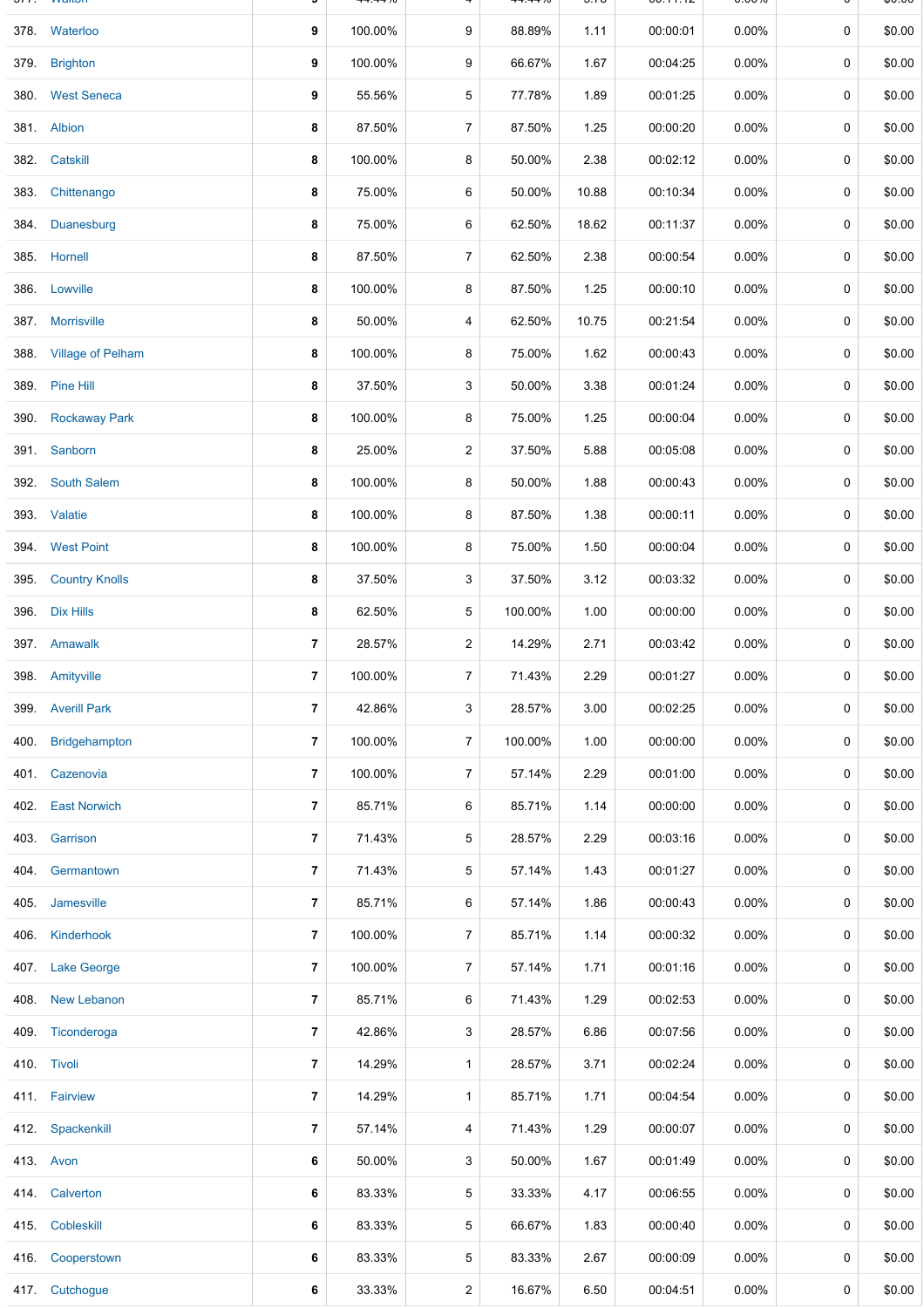| 418.       | <b>East Greenbush</b>          | 6 | 100.00%              | 6              | 50.00%  | 1.83           | 00:01:08             | $0.00\%$             | 0 | \$0.00        |
|------------|--------------------------------|---|----------------------|----------------|---------|----------------|----------------------|----------------------|---|---------------|
| 419.       | Gardiner                       | 6 | 66.67%               | 4              | 83.33%  | 1.67           | 00:00:20             | $0.00\%$             | 0 | \$0.00        |
| 420.       | <b>Glen Head</b>               | 6 | 50.00%               | 3              | 83.33%  | 1.33           | 00:00:09             | $0.00\%$             | 0 | \$0.00        |
| 421.       | <b>Glenwood Landing</b>        | 6 | 50.00%               | 3              | 50.00%  | 4.83           | 00:19:00             | $0.00\%$             | 0 | \$0.00        |
| 422.       | <b>Highland Falls</b>          | 6 | 50.00%               | 3              | 16.67%  | 7.33           | 00:16:49             | $0.00\%$             | 0 | \$0.00        |
|            | 423. Hillburn                  | 6 | 83.33%               | 5              | 50.00%  | 33.33          | 00:14:07             | $0.00\%$             | 0 | \$0.00        |
|            | 424. Jefferson Valley-Yorktown | 6 | 100.00%              | 6              | 100.00% | 1.00           | 00:00:00             | $0.00\%$             | 0 | \$0.00        |
| 425.       | Johnstown                      | 6 | 83.33%               | 5              | 66.67%  | 11.50          | 00:00:50             | $0.00\%$             | 0 | \$0.00        |
| 426.       | Macedon                        | 6 | 83.33%               | 5              | 50.00%  | 2.17           | 00:01:46             | $0.00\%$             | 0 | \$0.00        |
| 427.       | <b>Mount Sinai</b>             | 6 | 100.00%              | 6              | 83.33%  | 1.33           | 00:00:02             | $0.00\%$             | 0 | \$0.00        |
| 428.       | <b>New Berlin</b>              | 6 | 66.67%               | 4              | 83.33%  | 1.33           | 00:00:04             | 0.00%                | 0 | \$0.00        |
| 429.       | <b>Painted Post</b>            | 6 | 100.00%              | 6              | 50.00%  | 9.17           | 00:06:55             | $0.00\%$             | 0 | \$0.00        |
| 430.       | Penn Yan                       | 6 | 83.33%               | 5              | 100.00% | 1.00           | 00:00:00             | $0.00\%$             | 0 | \$0.00        |
| 431.       | Queensbury                     | 6 | 100.00%              | 6              | 83.33%  | 1.50           | 00:00:16             | $0.00\%$             | 0 | \$0.00        |
| 432.       | <b>Ray Brook</b>               | 6 | 83.33%               | 5              | 66.67%  | 1.33           | 00:00:18             | $0.00\%$             | 0 | \$0.00        |
| 433.       | <b>Red Hook</b>                | 6 | 100.00%              | 6              | 66.67%  | 1.50           | 00:02:01             | $0.00\%$             | 0 | \$0.00        |
|            | 434. Spencer                   | 6 | 50.00%               | 3              | 66.67%  | 2.17           | 00:00:27             | $0.00\%$             | 0 | \$0.00        |
|            | 435. Tappan                    | 6 | 100.00%              | 6              | 83.33%  | 1.17           | 00:00:05             | $0.00\%$             | 0 | \$0.00        |
| 436.       | <b>West Sayville</b>           | 6 | 100.00%              | 6              | 33.33%  | 6.17           | 00:08:18             | $0.00\%$             | 0 | \$0.00        |
| 437.       | <b>Gates-North Gates</b>       | 6 | 66.67%               | 4              | 100.00% | 1.00           | 00:00:00             | $0.00\%$             | 0 | \$0.00        |
|            | 438. Altamont                  | 5 | 100.00%              | 5              | 40.00%  | 3.00           | 00:05:36             | 0.00%                | 0 | \$0.00        |
|            | 439. Athens                    | 5 | 100.00%              | 5              | 100.00% | 1.00           | 00:00:00             | $0.00\%$             | 0 | \$0.00        |
|            | 440. Barrytown                 | 5 | 100.00%              | 5              | 60.00%  | 1.60           | 00:00:09             | $0.00\%$             | 0 | \$0.00        |
| 441.       | <b>Bath</b>                    | 5 | 80.00%               | 4              | 100.00% | 1.00           | 00:00:00             | $0.00\%$             | 0 | \$0.00        |
| 442.       | <b>Bellerose</b>               | 5 | 60.00%               | 3              | 40.00%  | 3.20           | 00:03:41             | $0.00\%$             | 0 | \$0.00        |
| 443.       | <b>Bloomfield</b>              | 5 | 100.00%              | 5              | 80.00%  | 1.20           | 00:01:33             | $0.00\%$             | 0 | \$0.00        |
| 444.       | Canajoharie                    | 5 | 60.00%               | 3              | 40.00%  | 4.60           | 00:22:34             | $0.00\%$             | 0 | \$0.00        |
| 445.       | Candor                         | 5 | 60.00%               | 3              | 80.00%  | 1.60           | 00:00:31             | 0.00%                | 0 | \$0.00        |
| 446.       | Centerport                     | 5 | 100.00%              | 5              | 60.00%  | 1.80           | 00:00:25             | $0.00\%$             | 0 | \$0.00        |
| 447.       | <b>East Amherst</b>            | 5 | 100.00%              | 5              | 80.00%  | 3.60           | 00:01:00             | $0.00\%$             | 0 | \$0.00        |
| 448.       | <b>East Quogue</b>             | 5 | 80.00%               | 4              | 80.00%  | 1.20           | 00:00:11             | $0.00\%$             | 0 | \$0.00        |
| 449.       | <b>East Rockaway</b>           | 5 | 100.00%              | 5              | 80.00%  | 1.20           | 00:00:01             | $0.00\%$             | 0 | \$0.00        |
| 450.       | Elbridge                       | 5 | 100.00%              | 5              | 100.00% | 1.00           | 00:00:00             | $0.00\%$             | 0 | \$0.00        |
|            | 451. Florida                   | 5 | 80.00%               | 4              | 60.00%  | 1.60           | 00:00:07             | $0.00\%$             | 0 | \$0.00        |
|            | 452. Fort Plain                | 5 | 80.00%               | 4              | 100.00% | 1.00           | 00:00:00             | $0.00\%$             | 0 | \$0.00        |
|            | 453. Ghent                     | 5 | 40.00%               | $\overline{2}$ | 80.00%  | 1.20           | 00:00:04             | $0.00\%$             | 0 | \$0.00        |
| 454.       | Gouverneur                     | 5 | 100.00%              | 5              | 80.00%  | 1.20           | 00:00:08             | $0.00\%$             | 0 | \$0.00        |
|            | 455. Harriman                  | 5 | 100.00%              | 5              | 80.00%  | 2.60           | 00:01:49             | $0.00\%$             | 0 | \$0.00        |
|            | 456. Haverstraw                | 5 | $0.00\%$             | 0              | 100.00% | 1.00           | 00:00:00             | $0.00\%$             | 0 | \$0.00        |
| 457. Ilion |                                | 5 | 100.00%              | 5              | 100.00% | 1.00           | 00:00:00             | $0.00\%$             | 0 | \$0.00        |
|            | $\alpha$ - $\alpha$ - $\alpha$ |   | $\sim$ $\sim$ $\sim$ |                | 2222    | $\overline{a}$ | $\sim$ $\sim$ $\sim$ | $\sim$ $\sim$ $\sim$ |   | $\sim$ $\sim$ |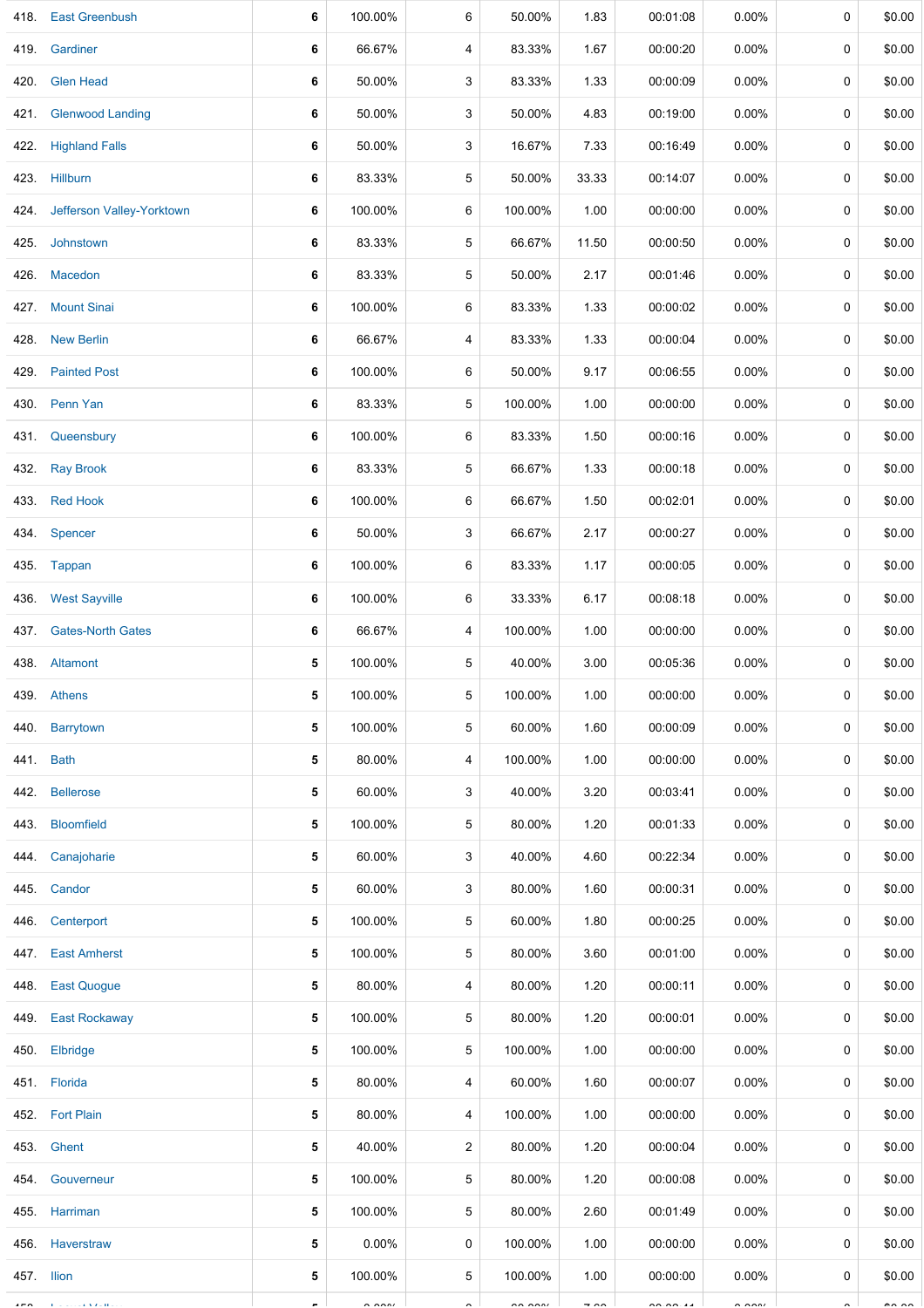|      | 458. Locust Valley     | 5 | $0.00\%$ | ᠐              | 60.00%  | 7.60 | 00:02:41 | $0.00\%$ | U | \$0.00 |
|------|------------------------|---|----------|----------------|---------|------|----------|----------|---|--------|
|      | 459. Marathon          | 5 | 100.00%  | 5              | 80.00%  | 1.20 | 00:01:26 | 0.00%    | 0 | \$0.00 |
|      | 460. Medina            | 5 | 100.00%  | 5              | 100.00% | 1.00 | 00:00:00 | $0.00\%$ | 0 | \$0.00 |
|      | 461. Middleburgh       | 5 | 80.00%   | 4              | 60.00%  | 5.80 | 00:01:02 | $0.00\%$ | 0 | \$0.00 |
|      | 462. Modena            | 5 | 100.00%  | 5              | 80.00%  | 1.40 | 00:00:33 | $0.00\%$ | 0 | \$0.00 |
|      | 463. Newark            | 5 | 100.00%  | 5              | 80.00%  | 1.20 | 00:00:02 | $0.00\%$ | 0 | \$0.00 |
| 464. | Ocean Beach            | 5 | $0.00\%$ | 0              | 40.00%  | 5.40 | 00:10:41 | 0.00%    | 0 | \$0.00 |
| 465. | Pawling                | 5 | 40.00%   | $\overline{a}$ | 20.00%  | 3.20 | 00:01:39 | $0.00\%$ | 0 | \$0.00 |
|      | 466. Purdys            | 5 | 80.00%   | 4              | 60.00%  | 2.20 | 00:01:42 | $0.00\%$ | 0 | \$0.00 |
|      | 467. Seneca Falls      | 5 | 80.00%   | 4              | 80.00%  | 1.80 | 00:05:34 | 0.00%    | 0 | \$0.00 |
| 468. | <b>Shelter Island</b>  | 5 | 100.00%  | 5              | 80.00%  | 1.20 | 00:00:06 | $0.00\%$ | 0 | \$0.00 |
| 469. | Shokan                 | 5 | 80.00%   | 4              | 80.00%  | 1.60 | 00:02:06 | $0.00\%$ | 0 | \$0.00 |
|      | 470. Shrub Oak         | 5 | 100.00%  | 5              | 80.00%  | 2.20 | 00:00:49 | $0.00\%$ | 0 | \$0.00 |
|      | 471. Sloatsburg        | 5 | 100.00%  | 5              | 80.00%  | 1.40 | 00:00:04 | $0.00\%$ | 0 | \$0.00 |
|      | 472. West Copake       | 5 | 0.00%    | 0              | 80.00%  | 1.20 | 00:00:08 | $0.00\%$ | 0 | \$0.00 |
|      | 473. Westhampton       | 5 | 100.00%  | 5              | 60.00%  | 1.40 | 00:00:05 | $0.00\%$ | 0 | \$0.00 |
|      | 474. Burnt Hills       | 4 | 100.00%  | 4              | 75.00%  | 6.00 | 00:01:46 | 0.00%    | 0 | \$0.00 |
|      | 475. Camillus          | 4 | 100.00%  | 4              | 100.00% | 1.00 | 00:00:00 | $0.00\%$ | 0 | \$0.00 |
|      | 476. Central Valley    | 4 | 50.00%   | $\overline{2}$ | 50.00%  | 1.75 | 00:00:08 | $0.00\%$ | 0 | \$0.00 |
|      | 477. Cold Spring       | 4 | 75.00%   | 3              | 50.00%  | 5.00 | 00:02:59 | $0.00\%$ | 0 | \$0.00 |
|      | 478. Dunkirk           | 4 | 75.00%   | 3              | 50.00%  | 3.50 | 00:05:04 | $0.00\%$ | 0 | \$0.00 |
|      | 479. Elma              | 4 | 75.00%   | 3              | 75.00%  | 2.00 | 00:00:15 | 0.00%    | 0 | \$0.00 |
|      | 480. Farmington        | 4 | 100.00%  | 4              | 75.00%  | 1.25 | 00:00:03 | 0.00%    | 0 | \$0.00 |
|      | 481. Hilton            | 4 | 100.00%  | 4              | 50.00%  | 1.50 | 00:00:17 | 0.00%    | 0 | \$0.00 |
| 482. | Hogansburg             | 4 | 75.00%   | 3              | 100.00% | 1.00 | 00:00:00 | $0.00\%$ | 0 | \$0.00 |
| 483. | Horseheads             | 4 | 100.00%  | 4              | 100.00% | 1.00 | 00:00:00 | $0.00\%$ | 0 | \$0.00 |
| 484. | Inwood                 | 4 | 75.00%   | 3              | 50.00%  | 5.00 | 00:11:42 | $0.00\%$ | 0 | \$0.00 |
| 485. | Lagrangeville          | 4 | 75.00%   | 3              | 50.00%  | 5.25 | 00:04:11 | $0.00\%$ | 0 | \$0.00 |
| 486. | Lansing                | 4 | 100.00%  | 4              | 100.00% | 1.00 | 00:00:00 | $0.00\%$ | 0 | \$0.00 |
| 487. | Mechanicville          | 4 | 100.00%  | 4              | 100.00% | 1.00 | 00:00:00 | $0.00\%$ | 0 | \$0.00 |
| 488. | <b>Nassau</b>          | 4 | 100.00%  | 4              | 50.00%  | 3.75 | 00:07:03 | $0.00\%$ | 0 | \$0.00 |
| 489. | <b>Niverville</b>      | 4 | 50.00%   | $\overline{2}$ | 75.00%  | 1.25 | 00:01:42 | $0.00\%$ | 0 | \$0.00 |
| 490. | Old Chatham            | 4 | 50.00%   | $\overline{c}$ | 100.00% | 1.00 | 00:00:00 | $0.00\%$ | 0 | \$0.00 |
|      | 491. Remsen            | 4 | 100.00%  | 4              | 75.00%  | 1.25 | 00:01:15 | $0.00\%$ | 0 | \$0.00 |
| 492. | <b>South Bethlehem</b> | 4 | 75.00%   | 3              | 100.00% | 1.00 | 00:00:00 | $0.00\%$ | 0 | \$0.00 |
| 493. | Staatsburg             | 4 | 100.00%  | 4              | 75.00%  | 1.25 | 00:01:50 | $0.00\%$ | 0 | \$0.00 |
| 494. | <b>Sterling Forest</b> | 4 | 100.00%  | 4              | 100.00% | 1.00 | 00:00:00 | $0.00\%$ | 0 | \$0.00 |
|      | 495. Suffolk           | 4 | 50.00%   | $\overline{2}$ | 25.00%  | 6.75 | 00:02:53 | $0.00\%$ | 0 | \$0.00 |
|      | 496. West Harrison     | 4 | 100.00%  | 4              | 100.00% | 1.00 | 00:00:00 | 0.00%    | 0 | \$0.00 |
| 497. | <b>West Haverstraw</b> | 4 | 100.00%  | 4              | 50.00%  | 1.50 | 00:01:50 | $0.00\%$ | 0 | \$0.00 |
|      | 498. West Hurley       | 4 | 75.00%   | 3              | 50.00%  | 2.50 | 00:10:38 | 0.00%    | 0 | \$0.00 |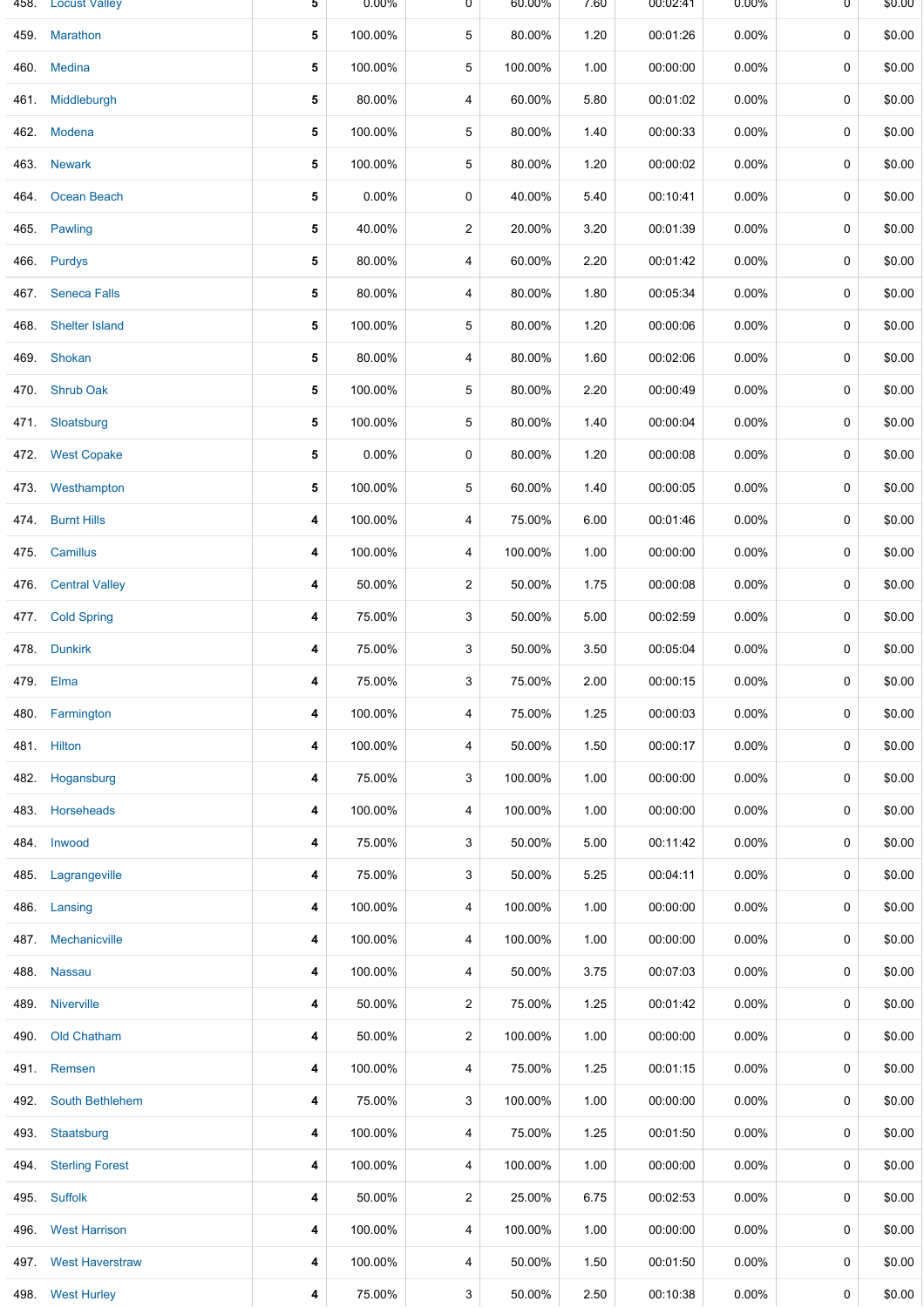| 499. | Whitehall                | 4 | 50.00%  | $\overline{2}$ | 75.00%   | 1.50  | 00:00:45 | 0.00%    | 0           | \$0.00 |
|------|--------------------------|---|---------|----------------|----------|-------|----------|----------|-------------|--------|
| 500. | Yorkville                | 4 | 50.00%  | $\overline{2}$ | 75.00%   | 1.25  | 00:00:00 | $0.00\%$ | 0           | \$0.00 |
| 501. | <b>Bay Park</b>          | 4 | 75.00%  | 3              | 100.00%  | 1.00  | 00:00:00 | $0.00\%$ | 0           | \$0.00 |
|      | 502. East Garden City    | 4 | 75.00%  | 3              | 100.00%  | 1.00  | 00:00:00 | $0.00\%$ | 0           | \$0.00 |
| 503. | Greece                   | 4 | 75.00%  | 3              | 50.00%   | 3.50  | 00:07:22 | 0.00%    | 0           | \$0.00 |
| 504. | <b>Harris Hill</b>       | 4 | 100.00% | 4              | 75.00%   | 6.25  | 00:02:54 | $0.00\%$ | 0           | \$0.00 |
|      | 505. Irondequoit         | 4 | 100.00% | 4              | 100.00%  | 1.00  | 00:00:00 | $0.00\%$ | 0           | \$0.00 |
| 506. | Greenwich                | 3 | 100.00% | 3              | 100.00%  | 1.00  | 00:00:00 | 0.00%    | 0           | \$0.00 |
|      | 507. Alexandria Bay      | 3 | 100.00% | 3              | 100.00%  | 1.00  | 00:00:00 | 0.00%    | 0           | \$0.00 |
|      | 508. Alfred              | 3 | 100.00% | 3              | 100.00%  | 1.00  | 00:00:00 | 0.00%    | 0           | \$0.00 |
|      | 509. Annandale-on-Hudson | 3 | 66.67%  | $\overline{c}$ | 100.00%  | 1.00  | 00:00:00 | $0.00\%$ | 0           | \$0.00 |
|      | 510. Aurora              | 3 | 100.00% | 3              | 100.00%  | 1.00  | 00:00:00 | 0.00%    | $\mathbf 0$ | \$0.00 |
|      | 511. Barneveld           | 3 | 100.00% | 3              | 100.00%  | 1.00  | 00:00:00 | $0.00\%$ | 0           | \$0.00 |
|      | 512. Bayport             | 3 | 100.00% | 3              | 100.00%  | 1.00  | 00:00:00 | $0.00\%$ | 0           | \$0.00 |
|      | 513. Buchanan            | 3 | 66.67%  | $\overline{a}$ | 66.67%   | 1.33  | 00:00:06 | $0.00\%$ | 0           | \$0.00 |
|      | 514. Cairo               | 3 | 100.00% | 3              | 100.00%  | 1.00  | 00:00:00 | $0.00\%$ | $\mathbf 0$ | \$0.00 |
|      | 515. Camden              | 3 | 100.00% | 3              | 100.00%  | 1.00  | 00:00:00 | $0.00\%$ | 0           | \$0.00 |
|      | 516. Corinth             | 3 | 100.00% | 3              | 100.00%  | 1.00  | 00:00:00 | $0.00\%$ | 0           | \$0.00 |
| 517. | Cornwall-on-Hudson       | 3 | 100.00% | 3              | 100.00%  | 1.00  | 00:00:00 | $0.00\%$ | 0           | \$0.00 |
|      | 518. East Chatham        | 3 | 33.33%  | 1              | 33.33%   | 14.33 | 00:13:00 | 0.00%    | 0           | \$0.00 |
|      | 519. East Islip          | 3 | 100.00% | 3              | 66.67%   | 1.33  | 00:00:10 | $0.00\%$ | 0           | \$0.00 |
| 520. | Glenmont                 | 3 | 100.00% | 3              | 100.00%  | 1.00  | 00:00:00 | 0.00%    | 0           | \$0.00 |
|      | 521. Hurleyville         | 3 | 100.00% | 3              | 66.67%   | 1.33  | 00:05:03 | $0.00\%$ | 0           | \$0.00 |
|      | 522. Lincolndale         | 3 | 66.67%  | 2              | $0.00\%$ | 5.67  | 00:08:02 | $0.00\%$ | 0           | \$0.00 |
|      | 523. Marlboro            | 3 | 100.00% | 3              | 33.33%   | 7.00  | 00:02:49 | 0.00%    | 0           | \$0.00 |
|      | 524. Mendon              | 3 | 66.67%  | $\overline{2}$ | 100.00%  | 1.00  | 00:00:00 | $0.00\%$ | 0           | \$0.00 |
|      | 525. Moriches            | 3 | 100.00% | 3              | 100.00%  | 1.00  | 00:00:00 | $0.00\%$ | 0           | \$0.00 |
|      | 526. Newport             | 3 | 100.00% | 3              | 100.00%  | 1.00  | 00:00:00 | $0.00\%$ | 0           | \$0.00 |
|      | 527. Ovid                | 3 | 100.00% | 3              | 100.00%  | 1.00  | 00:00:00 | $0.00\%$ | $\mathbf 0$ | \$0.00 |
| 528. | Owego                    | 3 | 100.00% | 3              | 100.00%  | 1.00  | 00:00:00 | $0.00\%$ | 0           | \$0.00 |
|      | 529. Phoenicia           | 3 | 100.00% | 3              | 33.33%   | 5.33  | 00:04:54 | $0.00\%$ | 0           | \$0.00 |
|      | 530. Piermont            | 3 | 33.33%  | $\mathbf{1}$   | 100.00%  | 1.00  | 00:00:00 | $0.00\%$ | 0           | \$0.00 |
|      | 531. Port Henry          | 3 | 100.00% | 3              | 100.00%  | 1.00  | 00:00:00 | $0.00\%$ | 0           | \$0.00 |
| 532. | Rockland                 | 3 | 66.67%  | $\overline{2}$ | 100.00%  | 1.00  | 00:00:00 | $0.00\%$ | 0           | \$0.00 |
|      | 533. Rush                | 3 | 100.00% | 3              | 100.00%  | 1.00  | 00:00:00 | $0.00\%$ | 0           | \$0.00 |
|      | 534. Skaneateles         | 3 | 100.00% | 3              | 66.67%   | 1.33  | 00:00:01 | 0.00%    | 0           | \$0.00 |
|      | 535. Vernon              | 3 | 100.00% | 3              | 100.00%  | 1.00  | 00:00:00 | $0.00\%$ | 0           | \$0.00 |
|      | 536. Voorheesville       | 3 | 100.00% | 3              | 100.00%  | 1.00  | 00:00:00 | $0.00\%$ | 0           | \$0.00 |
|      | 537 Warsaw               | 3 | 100.00% | 3              | 33.33%   | 2.67  | 00:03:27 | $0.00\%$ | 0           | \$0.00 |
|      | 538. Weedsport           | 3 | 100.00% | 3              | 66.67%   | 2.33  | 00:00:53 | $0.00\%$ | 0           | \$0.00 |
|      |                          |   |         |                |          |       |          |          |             |        |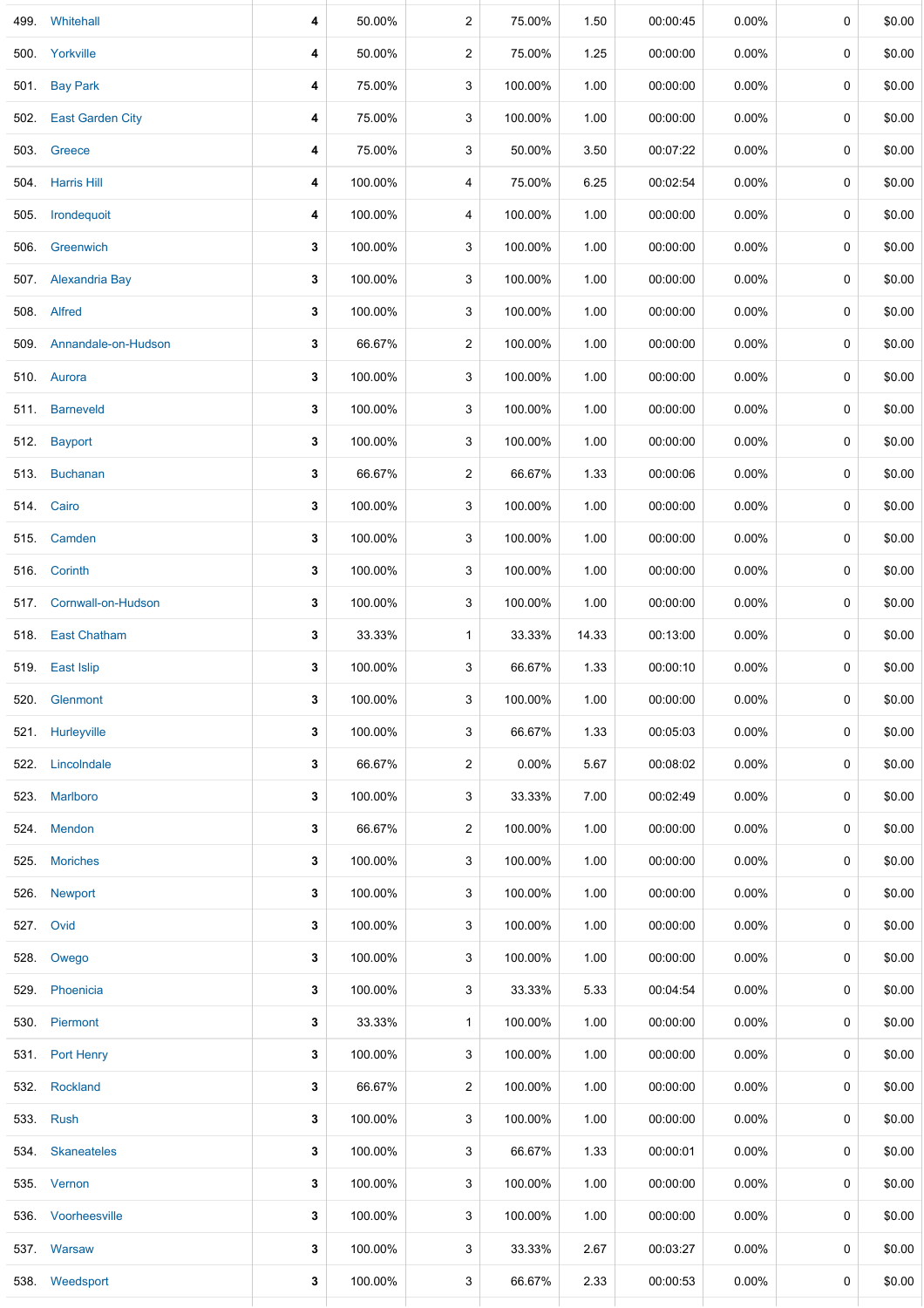| 539. | Westfield               | 3            | 100.00% | 3                       | 100.00%  | 1.00  | 00:00:00 | 0.00%    | 0 | \$0.00 |
|------|-------------------------|--------------|---------|-------------------------|----------|-------|----------|----------|---|--------|
|      | 540. Westhampton Beach  | 3            | 66.67%  | 2                       | 100.00%  | 1.00  | 00:00:00 | $0.00\%$ | 0 | \$0.00 |
|      | 541 Yaphank             | 3            | 100.00% | 3                       | 100.00%  | 1.00  | 00:00:00 | $0.00\%$ | 0 | \$0.00 |
|      | 542. Colonie            | 3            | 66.67%  | 2                       | 100.00%  | 1.00  | 00:00:00 | $0.00\%$ | 0 | \$0.00 |
| 543. | Lackawanna              | 3            | 66.67%  | 2                       | 33.33%   | 1.67  | 00:00:37 | 0.00%    | 0 | \$0.00 |
|      | 544. Westmere           | 3            | 66.67%  | 2                       | 66.67%   | 3.67  | 00:00:48 | $0.00\%$ | 0 | \$0.00 |
|      | 545. Allegany           | $\mathbf{2}$ | 50.00%  | 1                       | 0.00%    | 5.50  | 00:07:22 | 0.00%    | 0 | \$0.00 |
|      | 546. Bayville           | $\mathbf{2}$ | 50.00%  | 1                       | 50.00%   | 3.00  | 00:12:08 | $0.00\%$ | 0 | \$0.00 |
| 547. | <b>Blue Point</b>       | $\mathbf{2}$ | 100.00% | $\overline{\mathbf{c}}$ | 100.00%  | 1.00  | 00:00:00 | 0.00%    | 0 | \$0.00 |
| 548. | <b>Bolton Landing</b>   | $\mathbf{2}$ | 50.00%  | 1                       | 50.00%   | 1.50  | 00:02:30 | 0.00%    | 0 | \$0.00 |
|      | 549. Boonville          | $\mathbf{2}$ | 100.00% | 2                       | 50.00%   | 1.50  | 00:00:06 | 0.00%    | 0 | \$0.00 |
| 550. | <b>Burdett</b>          | $\mathbf{2}$ | 100.00% | 2                       | 100.00%  | 1.00  | 00:00:00 | $0.00\%$ | 0 | \$0.00 |
|      | 551. Cambridge          | 2            | 100.00% | 2                       | 50.00%   | 1.50  | 00:00:23 | 0.00%    | 0 | \$0.00 |
| 552. | Cedarhurst              | $\mathbf{2}$ | 50.00%  | 1                       | 50.00%   | 3.00  | 00:00:30 | 0.00%    | 0 | \$0.00 |
|      | 553. Champlain          | 2            | 100.00% | 2                       | 100.00%  | 1.00  | 00:00:00 | $0.00\%$ | 0 | \$0.00 |
| 554. | Churchville             | $\mathbf{2}$ | 100.00% | 2                       | 50.00%   | 3.00  | 00:01:43 | $0.00\%$ | 0 | \$0.00 |
| 555. | <b>Clarence Center</b>  | 2            | 100.00% | 2                       | 0.00%    | 3.00  | 00:01:15 | $0.00\%$ | 0 | \$0.00 |
| 556. | Clay                    | $\mathbf{2}$ | 50.00%  | 1                       | 50.00%   | 6.00  | 00:03:29 | $0.00\%$ | 0 | \$0.00 |
| 557. | <b>Clifton Springs</b>  | 2            | 100.00% | 2                       | 100.00%  | 1.00  | 00:00:00 | $0.00\%$ | 0 | \$0.00 |
| 558. | Coxsackie               | $\mathbf{2}$ | 100.00% | 2                       | 100.00%  | 1.00  | 00:00:00 | 0.00%    | 0 | \$0.00 |
| 559. | <b>Deposit</b>          | 2            | 50.00%  | 1                       | 50.00%   | 1.50  | 00:01:44 | $0.00\%$ | 0 | \$0.00 |
|      | 560. Dolgeville         | $\mathbf 2$  | 100.00% | 2                       | 50.00%   | 2.50  | 00:00:10 | 0.00%    | 0 | \$0.00 |
|      | 561. Dundee             | $\mathbf{2}$ | 100.00% | 2                       | 50.00%   | 1.50  | 00:00:25 | 0.00%    | 0 | \$0.00 |
|      | 562. Garnerville        | 2            | 100.00% | 2                       | 50.00%   | 1.50  | 00:00:00 | 0.00%    | 0 | \$0.00 |
| 563. | Gilboa                  | $\mathbf{2}$ | 0.00%   | 0                       | 100.00%  | 1.00  | 00:00:00 | 0.00%    | 0 | \$0.00 |
|      | 564. Granville          | $\mathbf{2}$ | 100.00% | 2                       | 50.00%   | 1.50  | 00:00:46 | $0.00\%$ | 0 | \$0.00 |
|      | 565. Hammond            | $\mathbf{2}$ | 100.00% | 2                       | 50.00%   | 3.00  | 00:03:10 | 0.00%    | 0 | \$0.00 |
|      | 566. Hancock            | 2            | 100.00% | 2                       | 100.00%  | 1.00  | 00:00:00 | 0.00%    | 0 | \$0.00 |
|      | 567. Holland            | $\mathbf{2}$ | 50.00%  | $\mathbf{1}$            | 50.00%   | 6.00  | 00:03:20 | 0.00%    | 0 | \$0.00 |
|      | 568. Johnsonville       | $\mathbf{2}$ | 0.00%   | 0                       | $0.00\%$ | 4.50  | 00:02:41 | $0.00\%$ | 0 | \$0.00 |
| 569. | Jordan                  | $\mathbf{2}$ | 100.00% | 2                       | 50.00%   | 2.00  | 00:00:36 | $0.00\%$ | 0 | \$0.00 |
|      | 570. Lima               | 2            | 100.00% | 2                       | 100.00%  | 1.00  | 00:00:00 | $0.00\%$ | 0 | \$0.00 |
| 571. | <b>Livingston Manor</b> | $\mathbf{2}$ | 100.00% | 2                       | 100.00%  | 1.00  | 00:00:00 | $0.00\%$ | 0 | \$0.00 |
|      | 572. Malden Bridge      | $\mathbf{2}$ | 100.00% | 2                       | 50.00%   | 2.50  | 00:00:30 | $0.00\%$ | 0 | \$0.00 |
|      | 573. Mexico             | $\mathbf{2}$ | 100.00% | 2                       | 50.00%   | 1.50  | 00:01:08 | 0.00%    | 0 | \$0.00 |
|      | 574. Millerton          | $\mathbf 2$  | 100.00% | 2                       | 100.00%  | 1.00  | 00:00:00 | $0.00\%$ | 0 | \$0.00 |
| 575. | <b>Montrose</b>         | $\mathbf{2}$ | 100.00% | 2                       | 100.00%  | 1.00  | 00:00:00 | 0.00%    | 0 | \$0.00 |
| 576. | Ogdensburg              | $\mathbf{2}$ | 100.00% | 2                       | 50.00%   | 2.00  | 00:00:21 | 0.00%    | 0 | \$0.00 |
|      | 577. Ontario            | 2            | 100.00% | 2                       | 50.00%   | 22.00 | 00:05:36 | 0.00%    | 0 | \$0.00 |
|      | 578. Palmyra            | $\mathbf{2}$ | 50.00%  | $\mathbf{1}$            | 100.00%  | 1.00  | 00:00:00 | $0.00\%$ | 0 | \$0.00 |
|      | 579. Phoenix            | $\mathbf{2}$ | 100.00% | $\overline{a}$          | 100.00%  | 1.00  | 00:00:00 | $0.00\%$ | 0 | \$0.00 |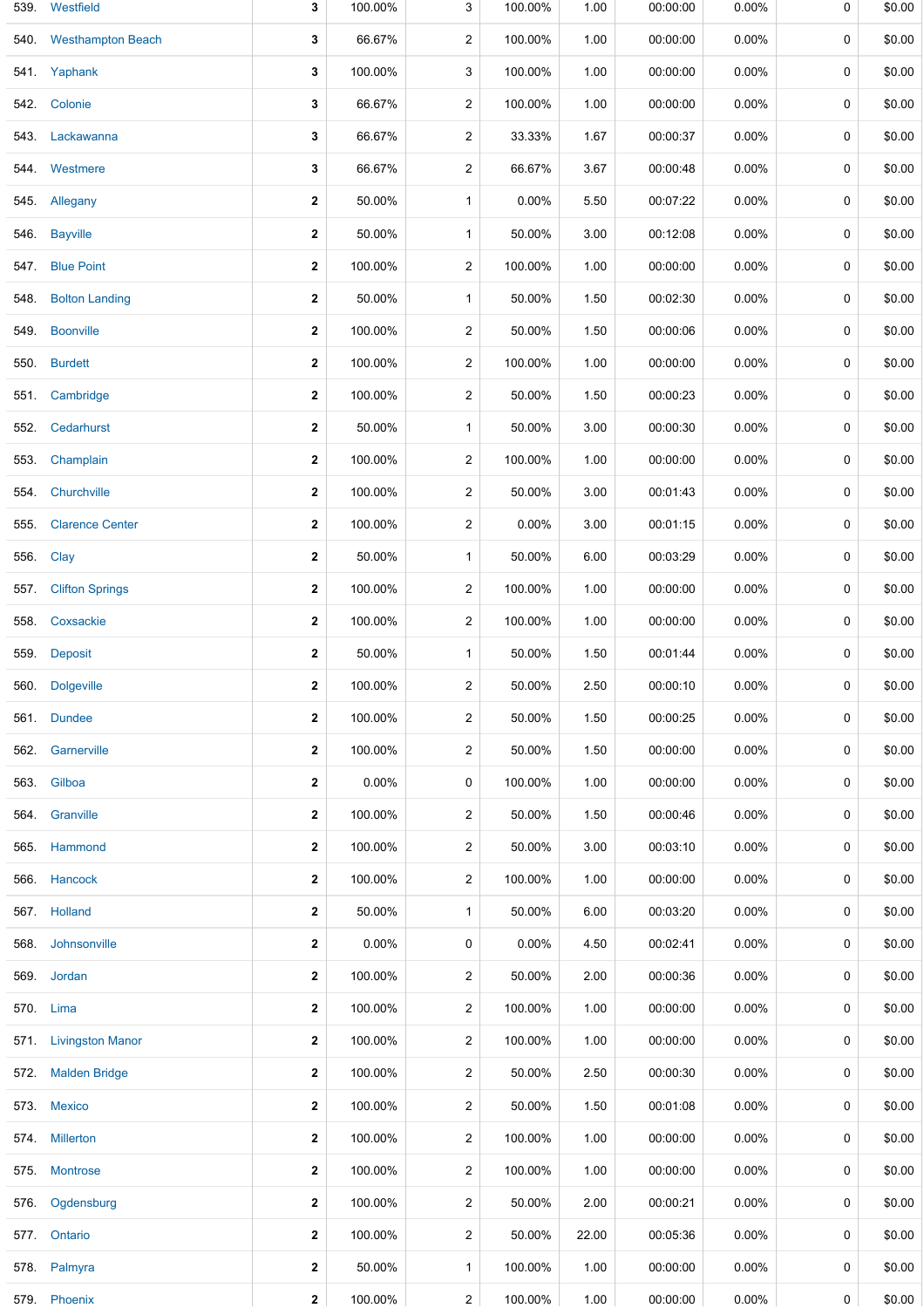|      | 580. Pulaski             | 2            | 100.00% | $\overline{\mathbf{c}}$ | 100.00%  | 1.00  | 00:00:00 | 0.00%    | 0           | \$0.00 |
|------|--------------------------|--------------|---------|-------------------------|----------|-------|----------|----------|-------------|--------|
| 581. | Rosendale                | $\mathbf{2}$ | 50.00%  | $\mathbf{1}$            | 50.00%   | 1.50  | 00:01:42 | 0.00%    | 0           | \$0.00 |
| 582. | Salamanca                | $\mathbf{2}$ | 100.00% | $\overline{c}$          | 100.00%  | 1.00  | 00:00:00 | 0.00%    | 0           | \$0.00 |
| 583. | <b>Selkirk</b>           | $\mathbf{2}$ | 50.00%  | $\mathbf{1}$            | 50.00%   | 1.50  | 00:03:06 | 0.00%    | 0           | \$0.00 |
| 584. | Shenorock                | $\mathbf{2}$ | 100.00% | 2                       | 100.00%  | 1.00  | 00:00:00 | 0.00%    | 0           | \$0.00 |
| 585. | Shoreham                 | $\mathbf{2}$ | 100.00% | $\overline{2}$          | 100.00%  | 1.00  | 00:00:00 | 0.00%    | 0           | \$0.00 |
| 586. | <b>Skaneateles Falls</b> | 2            | 100.00% | $\overline{2}$          | 50.00%   | 2.00  | 00:00:26 | $0.00\%$ | 0           | \$0.00 |
| 587. | <b>South Fallsburg</b>   | $\mathbf{2}$ | 50.00%  | $\mathbf{1}$            | 100.00%  | 1.00  | 00:00:00 | $0.00\%$ | 0           | \$0.00 |
|      | 588. Tallman             | 2            | 50.00%  | $\mathbf{1}$            | $0.00\%$ | 5.00  | 00:04:56 | 0.00%    | 0           | \$0.00 |
| 589. | <b>Ulster Park</b>       | $\mathbf{2}$ | 100.00% | $\overline{c}$          | 0.00%    | 2.00  | 00:07:17 | 0.00%    | 0           | \$0.00 |
| 590. | Waccabuc                 | 2            | 100.00% | $\overline{\mathbf{c}}$ | 50.00%   | 4.00  | 00:12:33 | $0.00\%$ | 0           | \$0.00 |
| 591. | Williamson               | $\mathbf{2}$ | 100.00% | $\overline{2}$          | 100.00%  | 1.00  | 00:00:00 | 0.00%    | 0           | \$0.00 |
| 592. | <b>Heritage Hills</b>    | 2            | 100.00% | 2                       | 50.00%   | 1.50  | 00:04:32 | 0.00%    | 0           | \$0.00 |
| 593. | <b>New Cassel</b>        | 2            | 100.00% | $\overline{2}$          | 100.00%  | 1.00  | 00:00:00 | 0.00%    | 0           | \$0.00 |
| 594. | North New Hyde Park      | 2            | 100.00% | $\overline{2}$          | 50.00%   | 1.50  | 00:00:35 | 0.00%    | 0           | \$0.00 |
| 595. | Queensbury               | $\mathbf{2}$ | 100.00% | $\overline{\mathbf{c}}$ | 100.00%  | 1.00  | 00:00:00 | 0.00%    | 0           | \$0.00 |
| 596. | Rotterdam                | $\mathbf{2}$ | 50.00%  | $\mathbf{1}$            | 100.00%  | 1.00  | 00:00:00 | 0.00%    | 0           | \$0.00 |
|      | 597. Scotia              | $\mathbf{2}$ | 100.00% | $\overline{c}$          | 100.00%  | 1.00  | 00:00:00 | 0.00%    | $\mathbf 0$ | \$0.00 |
| 598. | Richmond                 | 1            | 100.00% | $\mathbf{1}$            | 100.00%  | 1.00  | 00:00:00 | 0.00%    | 0           | \$0.00 |
| 599. | Adirondack               | 1            | 100.00% | 1                       | 0.00%    | 7.00  | 00:08:56 | 0.00%    | 0           | \$0.00 |
|      | 600. Amenia              | 1            | 100.00% | $\mathbf{1}$            | 100.00%  | 1.00  | 00:00:00 | 0.00%    | 0           | \$0.00 |
|      | 601. Andes               | 1            | 100.00% | 1                       | 100.00%  | 1.00  | 00:00:00 | 0.00%    | 0           | \$0.00 |
|      | 602. Angola              | 1            | 100.00% | $\mathbf{1}$            | 100.00%  | 1.00  | 00:00:00 | $0.00\%$ | 0           | \$0.00 |
|      | 603. Austerlitz          | 1            | 100.00% | $\mathbf{1}$            | $0.00\%$ | 16.00 | 00:20:30 | $0.00\%$ | 0           | \$0.00 |
| 604. | <b>Bangall</b>           | 1            | 100.00% | $\mathbf{1}$            | $0.00\%$ | 2.00  | 00:00:43 | $0.00\%$ | 0           | \$0.00 |
| 605. | <b>Bedford Hills</b>     | 1            | 100.00% | $\mathbf{1}$            | 100.00%  | 1.00  | 00:00:00 | $0.00\%$ | 0           | \$0.00 |
| 606. | <b>Big Flats</b>         | 1            | 100.00% | $\mathbf{1}$            | 100.00%  | 1.00  | 00:00:00 | $0.00\%$ | 0           | \$0.00 |
|      | 607. Brainard            | 1            | 100.00% | $\mathbf{1}$            | 100.00%  | 1.00  | 00:00:00 | $0.00\%$ | 0           | \$0.00 |
|      | 608. Brant               | 1            | 100.00% | $\mathbf{1}$            | 100.00%  | 1.00  | 00:00:00 | 0.00%    | 0           | \$0.00 |
|      | 609. Bridgeport          | 1            | 100.00% | $\mathbf{1}$            | 100.00%  | 1.00  | 00:00:00 | $0.00\%$ | 0           | \$0.00 |
| 610. | <b>Brightwaters</b>      | 1            | 100.00% | $\mathbf{1}$            | $0.00\%$ | 3.00  | 00:00:15 | $0.00\%$ | 0           | \$0.00 |
|      | 611 Brookhaven           | $\mathbf 1$  | 0.00%   | 0                       | 100.00%  | 1.00  | 00:00:00 | $0.00\%$ | 0           | \$0.00 |
|      | 612. Byron               | 1            | 100.00% | $\mathbf{1}$            | 100.00%  | 1.00  | 00:00:00 | 0.00%    | 0           | \$0.00 |
|      | 613. Caledonia           | 1            | 100.00% | $\mathbf{1}$            | 100.00%  | 1.00  | 00:00:00 | $0.00\%$ | 0           | \$0.00 |
|      | 614. Clayton             | 1            | 100.00% | $\mathbf{1}$            | 100.00%  | 1.00  | 00:00:00 | $0.00\%$ | 0           | \$0.00 |
|      | 615. Corfu               | 1            | 0.00%   | 0                       | $0.00\%$ | 4.00  | 00:00:42 | $0.00\%$ | 0           | \$0.00 |
|      | 616. Derby               | 1            | 100.00% | $\mathbf{1}$            | 100.00%  | 1.00  | 00:00:00 | $0.00\%$ | $\mathbf 0$ | \$0.00 |
|      | 617. East Bloomfield     | 1            | 100.00% | $\mathbf{1}$            | $0.00\%$ | 2.00  | 00:00:29 | $0.00\%$ | 0           | \$0.00 |
|      | 618. East Moriches       | 1            | 100.00% | $\mathbf{1}$            | 100.00%  | 1.00  | 00:00:00 | $0.00\%$ | 0           | \$0.00 |
|      | 619. Fair Haven          | 1            | 100.00% | $\mathbf{1}$            | 0.00%    | 2.00  | 00:05:28 | $0.00\%$ | 0           | \$0.00 |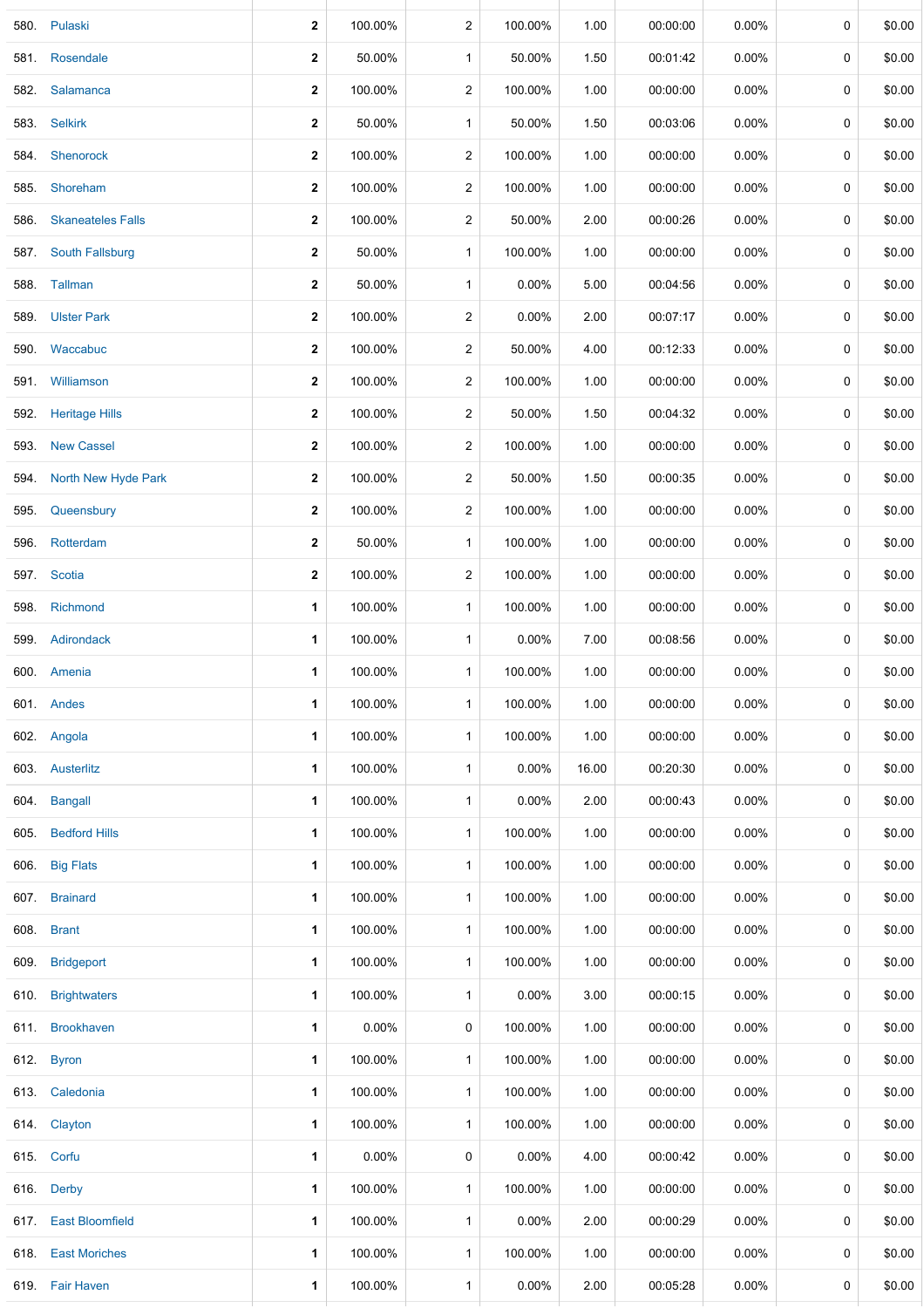| 620. Fine  |                       | 1 | 100.00%  | 1            | 100.00%  | 1.00 | 00:00:00 | 0.00%    | 0           | \$0.00 |
|------------|-----------------------|---|----------|--------------|----------|------|----------|----------|-------------|--------|
|            | 621. Fishers          | 1 | 100.00%  | $\mathbf{1}$ | 100.00%  | 1.00 | 00:00:00 | $0.00\%$ | 0           | \$0.00 |
|            | 622. Frankfort        | 1 | 100.00%  | 1            | $0.00\%$ | 5.00 | 00:00:58 | $0.00\%$ | 0           | \$0.00 |
|            | 623. Fort Edward      | 1 | 100.00%  | $\mathbf{1}$ | 100.00%  | 1.00 | 00:00:00 | 0.00%    | 0           | \$0.00 |
|            | 624. Fort Montgomery  | 1 | 100.00%  | $\mathbf{1}$ | 100.00%  | 1.00 | 00:00:00 | $0.00\%$ | 0           | \$0.00 |
| 625.       | Greenville            | 1 | 100.00%  | $\mathbf{1}$ | $0.00\%$ | 2.00 | 00:01:29 | 0.00%    | 0           | \$0.00 |
|            | 626. Haines Falls     | 1 | 100.00%  | $\mathbf{1}$ | 100.00%  | 1.00 | 00:00:00 | 0.00%    | 0           | \$0.00 |
|            | 627. Hamlin           | 1 | 100.00%  | $\mathbf{1}$ | 100.00%  | 1.00 | 00:00:00 | 0.00%    | 0           | \$0.00 |
|            | 628. Hector           | 1 | 100.00%  | $\mathbf{1}$ | 100.00%  | 1.00 | 00:00:00 | 0.00%    | 0           | \$0.00 |
|            | 629. Henderson        | 1 | 100.00%  | $\mathbf{1}$ | $0.00\%$ | 2.00 | 00:03:46 | 0.00%    | 0           | \$0.00 |
|            | 630. High Falls       | 1 | 100.00%  | $\mathbf{1}$ | 100.00%  | 1.00 | 00:00:00 | $0.00\%$ | 0           | \$0.00 |
|            | 631. Hillsdale        | 1 | 100.00%  | 1            | 100.00%  | 1.00 | 00:00:00 | $0.00\%$ | 0           | \$0.00 |
|            | 632. Homer            | 1 | 100.00%  | $\mathbf{1}$ | 100.00%  | 1.00 | 00:00:00 | $0.00\%$ | 0           | \$0.00 |
|            | 633. Hoosick Falls    | 1 | 100.00%  | $\mathbf{1}$ | 100.00%  | 1.00 | 00:00:00 | 0.00%    | 0           | \$0.00 |
|            | 634. Houghton         | 1 | 100.00%  | $\mathbf{1}$ | 100.00%  | 1.00 | 00:00:00 | $0.00\%$ | 0           | \$0.00 |
|            | 635. Hudson Falls     | 1 | 100.00%  | 1            | $0.00\%$ | 3.00 | 00:03:35 | $0.00\%$ | 0           | \$0.00 |
|            | 636. Kent             | 1 | 100.00%  | $\mathbf{1}$ | 100.00%  | 1.00 | 00:00:00 | $0.00\%$ | 0           | \$0.00 |
|            | 637. Lakewood         | 1 | 100.00%  | $\mathbf{1}$ | $0.00\%$ | 2.00 | 00:00:02 | 0.00%    | 0           | \$0.00 |
| 638.       | Lawrence              | 1 | 100.00%  | 1            | 0.00%    | 7.00 | 00:07:26 | $0.00\%$ | 0           | \$0.00 |
| 639.       | <b>Little Falls</b>   | 1 | 100.00%  | $\mathbf{1}$ | 100.00%  | 1.00 | 00:00:00 | 0.00%    | 0           | \$0.00 |
| 640.       | <b>Little Valley</b>  | 1 | 100.00%  | 1            | 100.00%  | 1.00 | 00:00:00 | $0.00\%$ | 0           | \$0.00 |
|            | 641. Livonia          | 1 | 100.00%  | $\mathbf{1}$ | 100.00%  | 1.00 | 00:00:00 | 0.00%    | 0           | \$0.00 |
|            | 642. Loch Sheldrake   | 1 | 100.00%  | $\mathbf{1}$ | 0.00%    | 3.00 | 00:02:37 | 0.00%    | 0           | \$0.00 |
|            | 643. Lyons            | 1 | 100.00%  | $\mathbf{1}$ | 100.00%  | 1.00 | 00:00:00 | $0.00\%$ | 0           | \$0.00 |
|            | 644. Madrid           | 1 | 100.00%  | $\mathbf{1}$ | $0.00\%$ | 4.00 | 00:07:00 | 0.00%    | $\mathbf 0$ | \$0.00 |
| 645.       | <b>Mastic Beach</b>   | 1 | 100.00%  | $\mathbf{1}$ | 100.00%  | 1.00 | 00:00:00 | $0.00\%$ | 0           | \$0.00 |
| 646.       | Maybrook              | 1 | 100.00%  | $\mathbf{1}$ | 100.00%  | 1.00 | 00:00:00 | $0.00\%$ | 0           | \$0.00 |
|            | 647. Mayville         | 1 | 100.00%  | $\mathbf{1}$ | 100.00%  | 1.00 | 00:00:00 | $0.00\%$ | 0           | \$0.00 |
|            | 648. Mecklenburg      | 1 | 100.00%  | 1            | 100.00%  | 1.00 | 00:00:00 | $0.00\%$ | 0           | \$0.00 |
| 649.       | <b>Model City</b>     | 1 | $0.00\%$ | 0            | 100.00%  | 1.00 | 00:00:00 | $0.00\%$ | 0           | \$0.00 |
| 650.       | <b>Mount Morris</b>   | 1 | 100.00%  | $\mathbf{1}$ | 100.00%  | 1.00 | 00:00:00 | $0.00\%$ | 0           | \$0.00 |
| 651.       | Narrowsburg           | 1 | 100.00%  | $\mathbf{1}$ | 100.00%  | 1.00 | 00:00:00 | $0.00\%$ | 0           | \$0.00 |
| 652.       | Old Forge             | 1 | 100.00%  | $\mathbf{1}$ | 100.00%  | 1.00 | 00:00:00 | $0.00\%$ | 0           | \$0.00 |
| 653.       | <b>Ontario Center</b> | 1 | 100.00%  | $\mathbf{1}$ | 100.00%  | 1.00 | 00:00:00 | $0.00\%$ | 0           | \$0.00 |
|            | 654 Paul Smiths       | 1 | 100.00%  | $\mathbf{1}$ | 100.00%  | 1.00 | 00:00:00 | $0.00\%$ | 0           | \$0.00 |
| 655.       | Phelps                | 1 | 100.00%  | $\mathbf{1}$ | $0.00\%$ | 2.00 | 00:00:09 | 0.00%    | 0           | \$0.00 |
|            | 656. Port Byron       | 1 | 100.00%  | $\mathbf{1}$ | 100.00%  | 1.00 | 00:00:00 | 0.00%    | 0           | \$0.00 |
| 657.       | <b>Pound Ridge</b>    | 1 | 100.00%  | $\mathbf{1}$ | 100.00%  | 1.00 | 00:00:00 | 0.00%    | 0           | \$0.00 |
| 658.       | <b>Putnam Station</b> | 1 | 100.00%  | $\mathbf{1}$ | 100.00%  | 1.00 | 00:00:00 | $0.00\%$ | 0           | \$0.00 |
| 659.       | Rensselaerville       | 1 | 100.00%  | $\mathbf{1}$ | 100.00%  | 1.00 | 00:00:00 | $0.00\%$ | $\mathbf 0$ | \$0.00 |
| <b>ARN</b> | Ronsevelt             | 1 | 100 00%  | $\mathbf 1$  | 100 00%  | 1 በበ | nn·nn·nn | በ በበ%    | $\cap$      | ደበ በበ  |